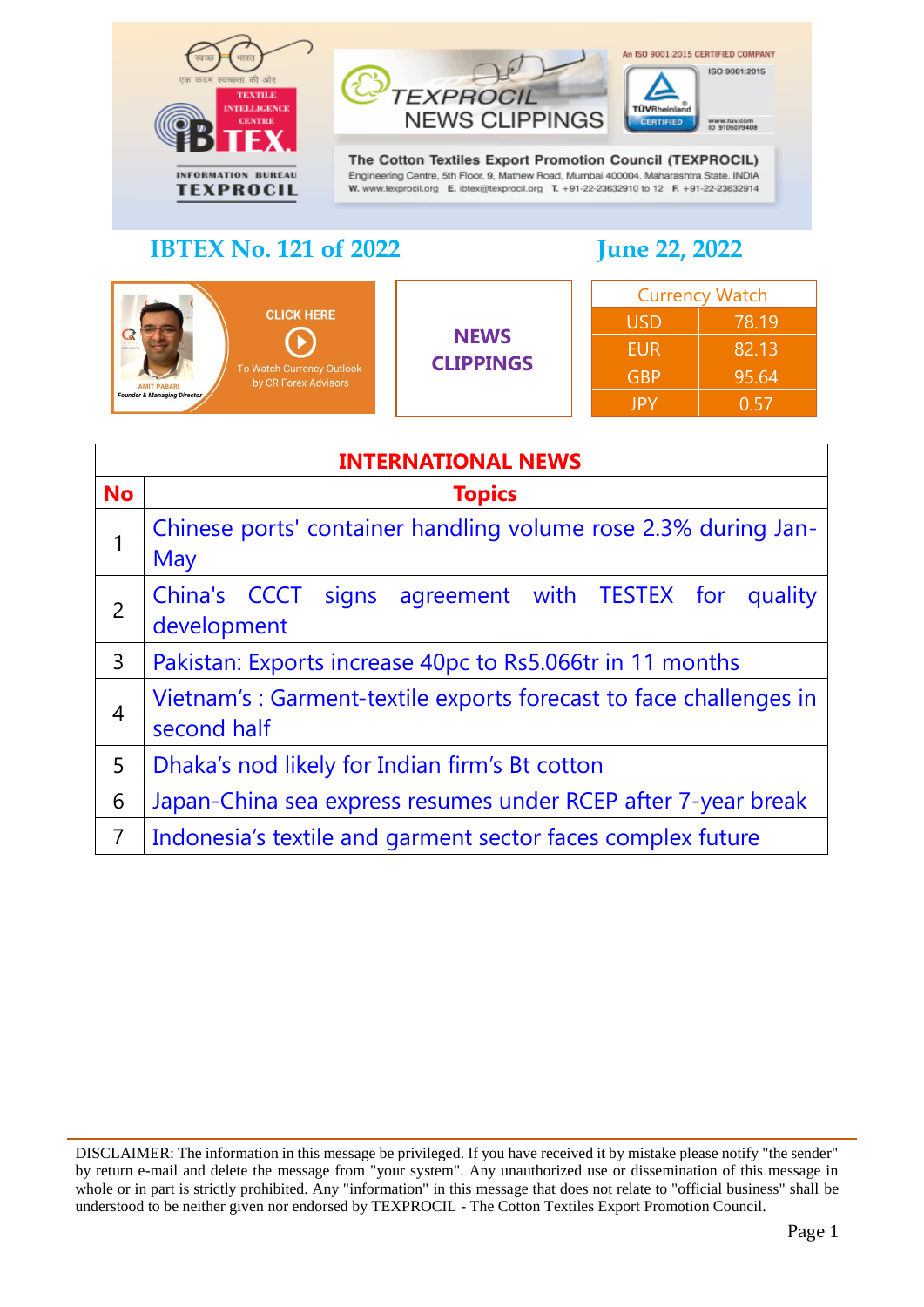| <b>NATIONAL NEWS</b> |                                                                                            |  |
|----------------------|--------------------------------------------------------------------------------------------|--|
| <b>No</b>            | <b>Topics</b>                                                                              |  |
| $\mathbf 1$          | Hopeful for conclusion of India-UK free trade agreement by<br>Diwali: Goyal                |  |
| $\overline{2}$       | Compensation cloud hangs over GST Council meeting next week                                |  |
| 3                    | Registration norms may be relaxed for small e-commerce<br>businesses                       |  |
| 4                    | India, Australia to start negotiations on full CECA soon                                   |  |
| 5                    | Cotton acreage seen rising 12 per cent to 135 lakh ha despite<br>drop in North             |  |
| 6                    | FTAs with UAE, Australia to boost apparel exports: AEPC                                    |  |
| $\overline{7}$       | Cotton demand, production, supply remain below estimates<br>during the 2021-22 season: CAI |  |
| 8                    | India's textile dyes market to grow to \$8 billion by 2031: IBEF                           |  |
| 9                    | Agnipath scheme golden opportunity to engage personnel:<br>Welspun chairman                |  |
| 10                   | Govt may help MSMEs to reduce impact of plastic ban                                        |  |

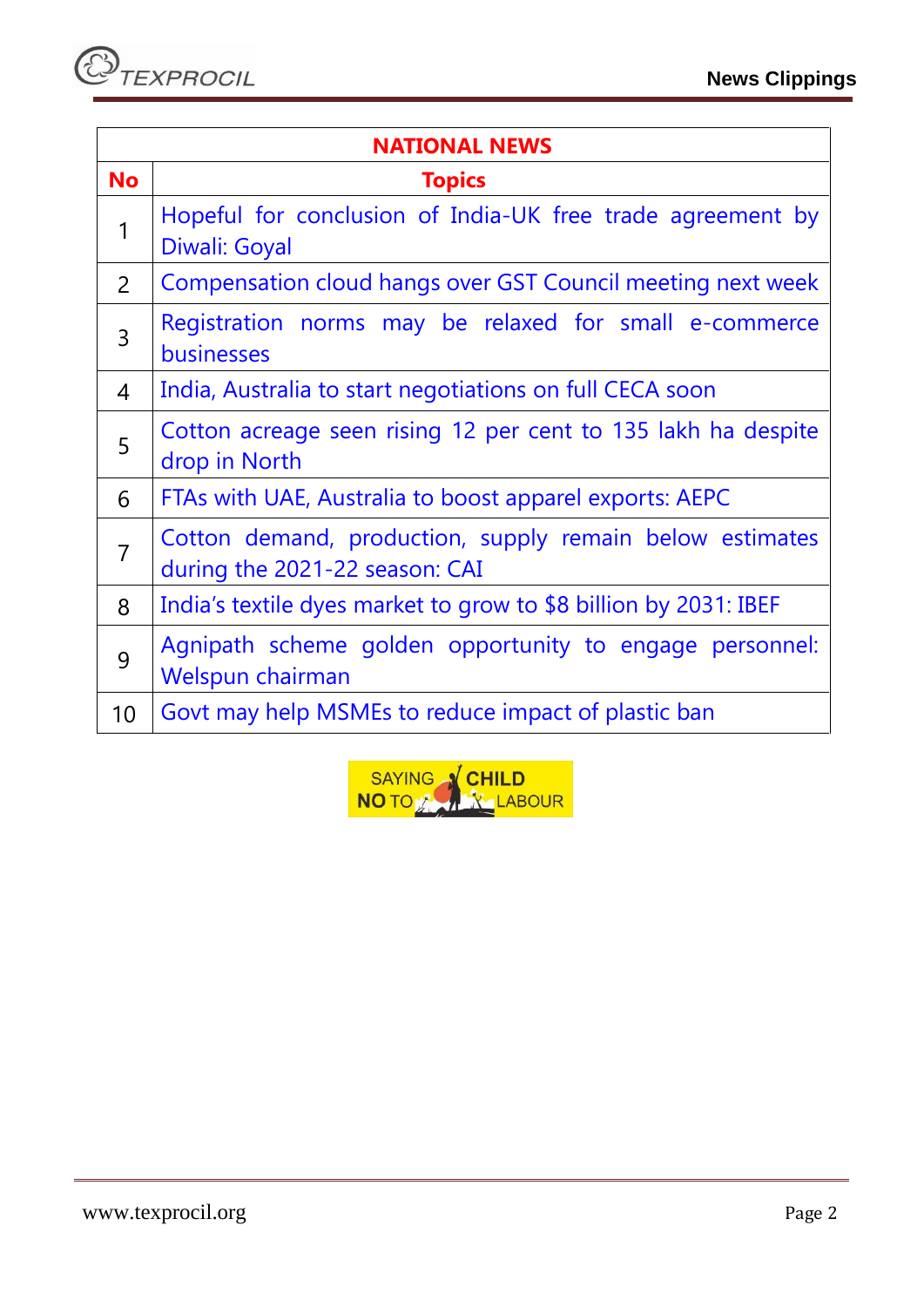# **INTERNATIONAL NEWS**

### <span id="page-2-0"></span>**Chinese ports' container handling volume rose 2.3% during Jan-May**

The container handling volume at China's ports during the first five months of 2022 reached 116.48 million twenty-foot equivalent units (TEUs), recording a rise of 2.3 per cent compared to last year, according to data released by the ministry of transport. The container throughput in the country recorded a stable expansion during this period.

The total cargo throughput in China was 6.25 billion tonnes during January-May this year, down 0.5 per cent compared to the same period last year.

In the month of May, ports in China handled over 1.34 billion tonnes of cargo, while the container throughput was 25.43 million TEUs, Chinese media reports said quoting the data from the ministry.

<span id="page-2-1"></span>Source: .fibre2fashion.com– June 21, 2022

**\*\*\*\*\*\*\*\*\*\*\*\*\*\*\*\*\***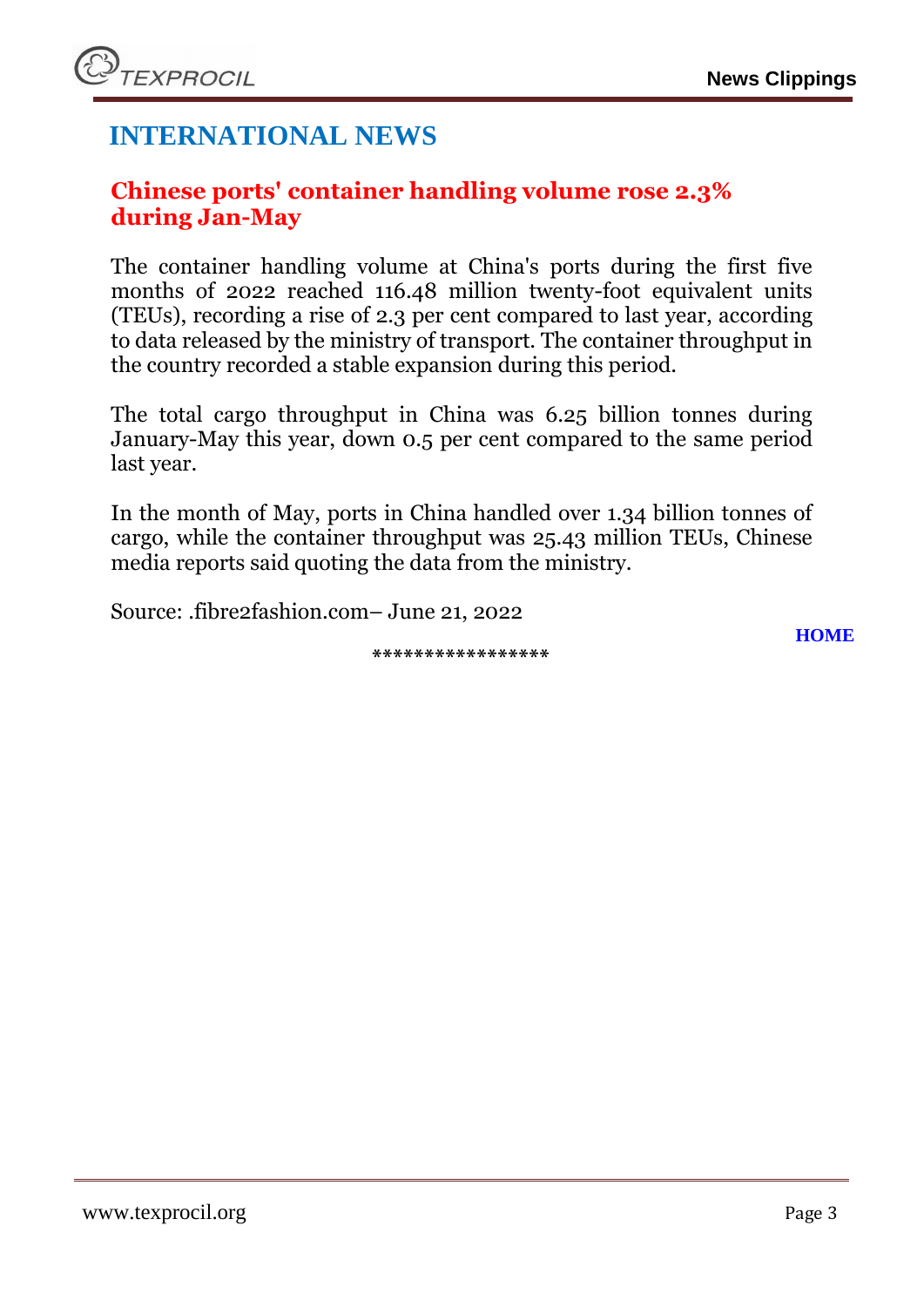

### **China's CCCT signs agreement with TESTEX for quality development**

China Chamber of Commerce for Import and Export of Textiles (CCCT) has signed a strategic cooperation agreement with the Swiss Textile Testing Institute (TESTEX) to promote the high-quality development of the industry. At present, sustainable development has become a global consensus, which profoundly affects the competitive advantage and value logic of the industry.

On February 23, 2022, the European Commission proposed the Corporate Sustainability Due Diligence, in which the manufacturing and wholesale trade of textiles and garment are important fields. Multinationals are also channeling green ideas through supply chain management. The Chinese government announced in 2021 that it would achieve carbon peak by 2030 and carbon neutral by 2060, while the textile and garment industry has become one of the key areas of concern. At the same time, with the continuous strengthening of consumers; awareness of environmental protection, green consumption and sustainable fashion have gradually become a trend, and green development is changing from a cost constraint to a value source. Textile and garment industry is under pressure from both inside and outside, and transformation and upgrading is imminent, TESTEX said in a press release.

TESTEX was founded in 1846 and is headquartered in Zurich. With over 30 branches worldwide, TESTEX focuses on serving the textile industry. It is the official representative of the OEKO-TEX Association in China. As one of the most important members of OEKO-TEX, TESTEX is committed to providing Chinese enterprises with the most professional certification services for ecological textile products and sustainable textile production. In order to effectively deal with green trade barriers in European and American markets, promote green and sustainable development, and help Chinese textile and garment products and brands to establish a fashion, green and sustainable image in the international market. CCCT signed a strategic cooperation agreement with TESTEX Swiss Textile Testing Institute to cooperate to enhance the global competitiveness of Chinese textile and garment products.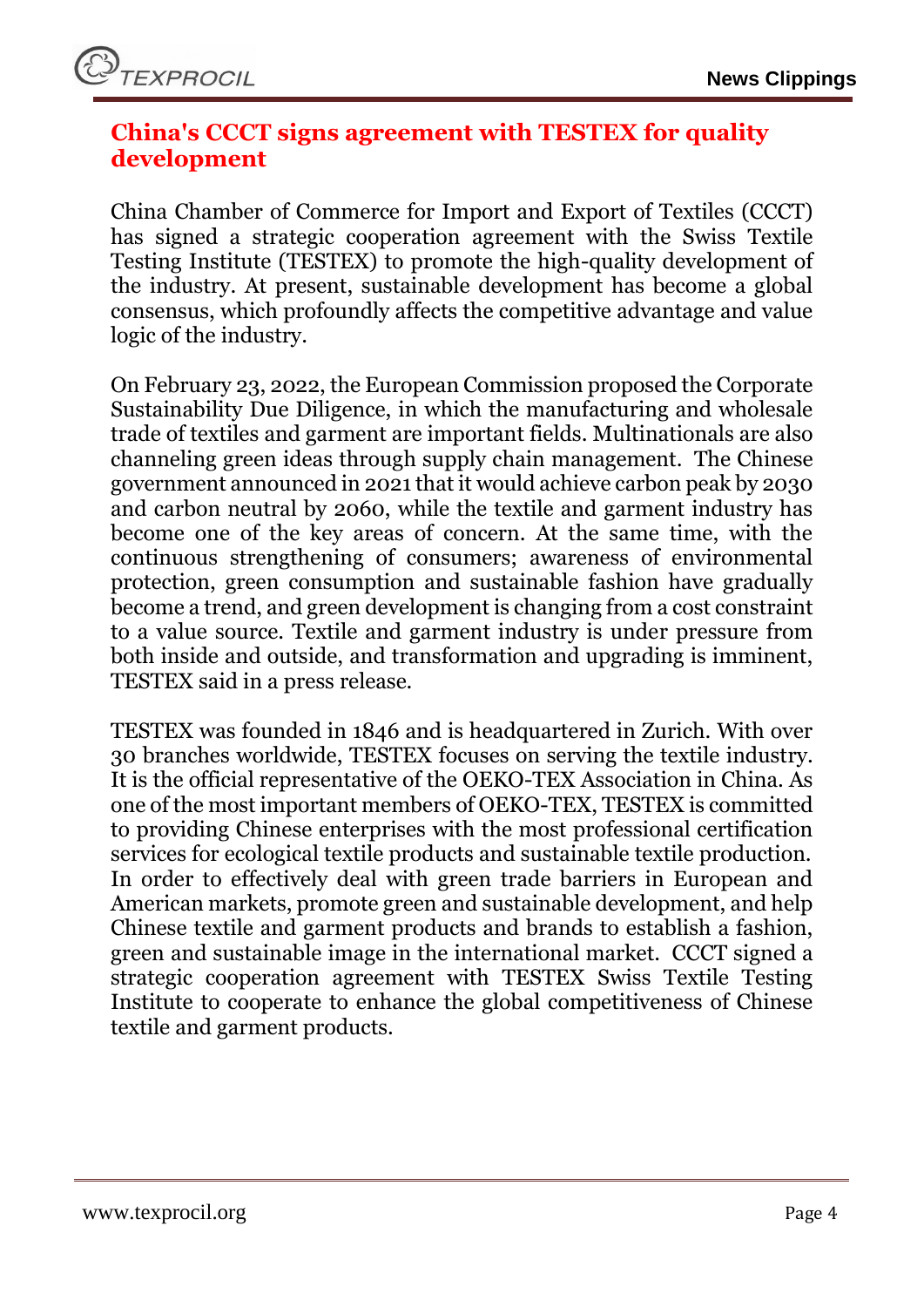From now on, CCCT and TESTEX will launch OEKO-TEX testing and certification services for all member enterprises. Member enterprises can obtain OEKO-TEX related certifications through CCCT. Compared with other channels in the market, this service highlights efficiency, convenience and accuracy which greatly facilitates members to obtain OEKO-TEX certifications.

The service includes OEKO-TEX certifications like green textile passport to European: STANDARD 100 by OEKO-TEX; traceable product label for transparent supply chain: MADE IN GREEN by OEKO-TEX; eco natural leather certification: LEATHER STANDARD by OEKO-TEX; eco dyes and chemicals certification: ECO PASSPORT by OEKO-TEX and sustainable textile production certification: STeP by OEKO-TEX.

In addition, it also includes UV protection certification: UV STANDARD 801; CE certification for PPE, Single test for textiles and Round Robin tests, etc.

Source: fibre2fashion.com – June 21, 2022

**\*\*\*\*\*\*\*\*\*\*\*\*\*\*\*\*\***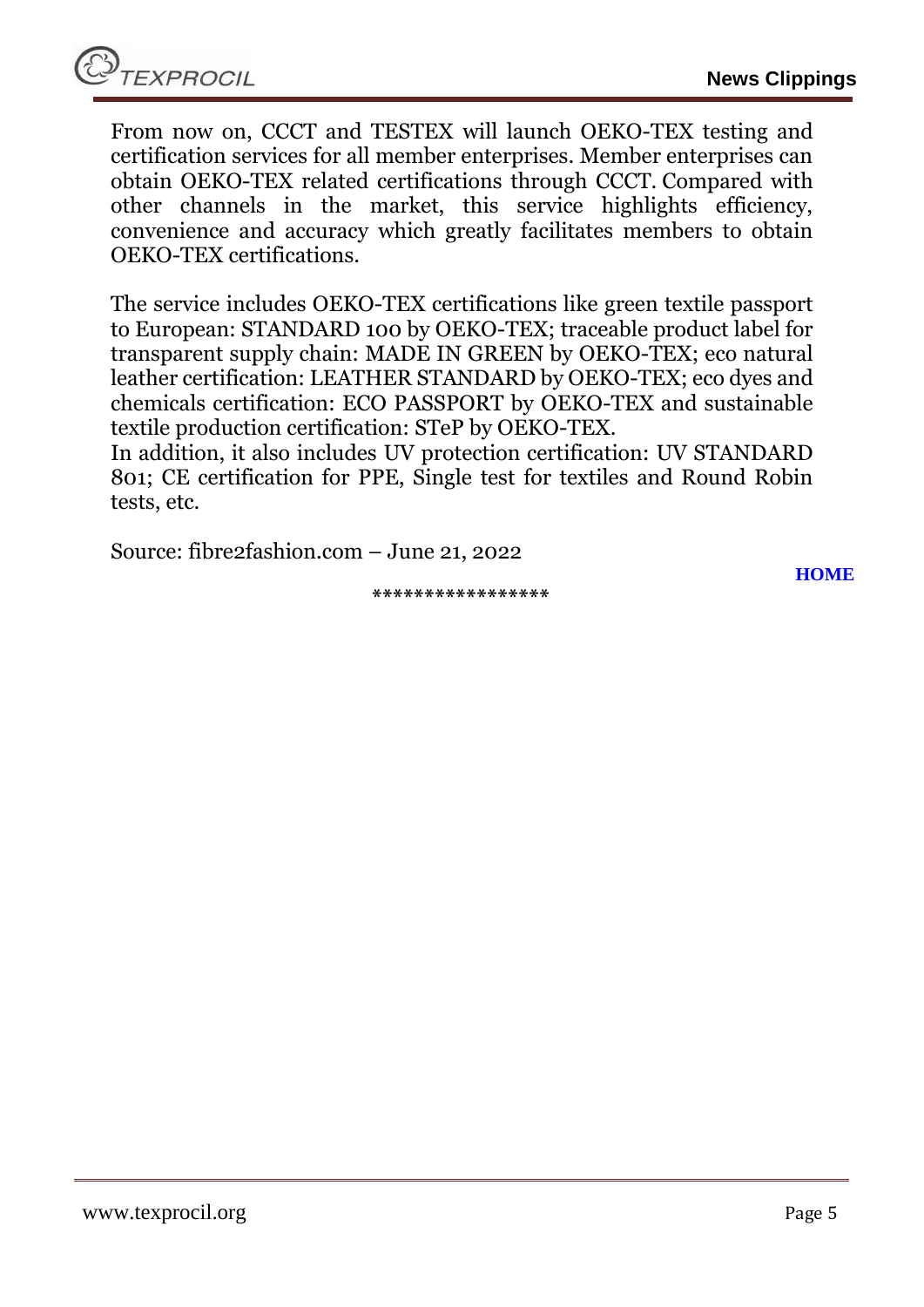

### <span id="page-5-0"></span>**Pakistan: Exports increase 40pc to Rs5.066tr in 11 months**

The exports of the country in rupee term witnessed an increase of 40.12 per cent during the first eleven months of the current fiscal year as compared to the corresponding period of last year, Pakistan Bureau of Statistics (PBS) reported.

According to PBS provisional figures, exports during July–May (2021– 2022) were recorded at Rs5,066,656 million as against Rs3,615,847 million during the corresponding period of last year showing an increase of 40.12 per cent, according to provisional data released by PBS.

Meanwhile, on year-on-year basis, the exports during the month of May 2022 increased by 100.49 per cent as compared to the exports of same month of last year. The exports in May 2020 were recorded at Rs513,475 million as compared to exports of Rs256,105 million during May, 2021. On month-on-month basis, the exports increased by 3.92 when compared to the exports of Rs.534,423 million in April 2022.

The main commodities of exports during May, 2022 were knitwear (Rs83,728 million), readymade garments (Rs62,887 million), bed wear (Rs55,008 million), cotton cloth (Rs45,215 million), rice others (Rs.32,065 million), cotton yarn (Rs.20,835 million), towels (Rs.18,035 million), made-up Articles, excluding towels & Bedwear (Rs.13,756 million), rice Basmati (Rs.11,868 million) and plastic materials (Rs.9,199 million).

On the other hand, imports during July–May, 2021- 2022 totaled Rs12,671,120 million as against Rs7,990,528 million during the corresponding period of last year showing an increase of 58.58 per cent.

Source: pakistantoday.com.pk– June 21, 2022

**\*\*\*\*\*\*\*\*\*\*\*\*\*\*\*\*\***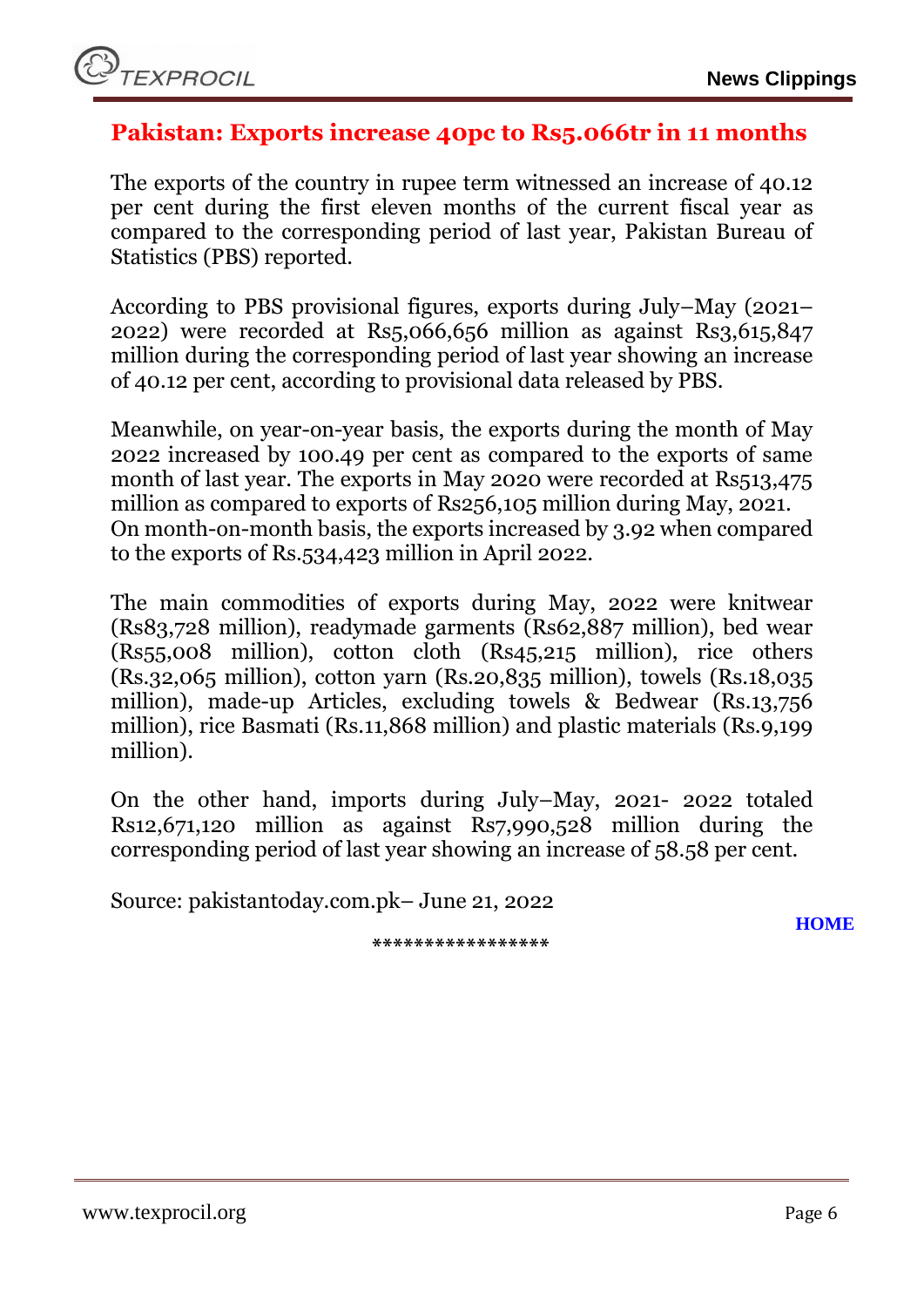### <span id="page-6-0"></span>**Vietnam's : Garment-textile exports forecast to face challenges in second half**

Vietnam's [garment-textile exports](https://en.vietnamplus.vn/tags/garment-textile-exports.vnp) are likely to encounter a host of challenges in terms of both market and supply chain in the second half of this year despite positive results in the first half, heard a seminar in Ho Chi Minh City on June 21.

The seminar on sustainable cotton supplies was jointly held by the Vietnam Textile and Apparel Association [\(VITAS\)](https://en.vietnamplus.vn/tags/VITAS.vnp) and the Cotton USA.

Vu Duc Giang, VITAS Chairman, said garment-textile exports in the first six months were estimated at 22 billion USD, up 23 percent year-on-year.

He attributed the results to the utilisation of free trade agreements, including the Comprehensive and Progressive Agreement for Trans-Pacific Partnership [\(CPTPP\)](https://en.vietnamplus.vn/tags/CPTPP.vnp) that has boosted the domestic industry over the past five years with its regulations on product origin.

Vietnam has emerged from a yarn importer to exporter, shipping abroad 5.6 billion USD worth of yarn last year, and some 3 billion USD in the first half of this year, he continued, noting that the shift was thanks to investments in technology and digital management.

The sector has also shifted towards green energy and water resources, thus better meeting international standards and winning confidence of customers. Giang, however, said escalating inflation in the US and Europe would affect orders in the third and fourth quarters of the year. Meanwhile, the ongoing Russia-Ukraine conflict, along with surging oil and gas prices and transportation costs, would push up production prices.

Echoing Giang's views, Than Duc Viet, General Director of Garment 10 Corporation, said the adverse impacts of COVID-19 can be seen in the disruption of [supply chains](https://en.vietnamplus.vn/tags/supply-chain.vnp) and logistics services.

Given this, domestic enterprises said they have kept a close watch on the market to adjust their production plans, diversified material supplies, and sought new clients to maintain production.

Source: vietnamplus.vn – June 21, 2022

**\*\*\*\*\*\*\*\*\*\*\*\*\*\*\*\*\***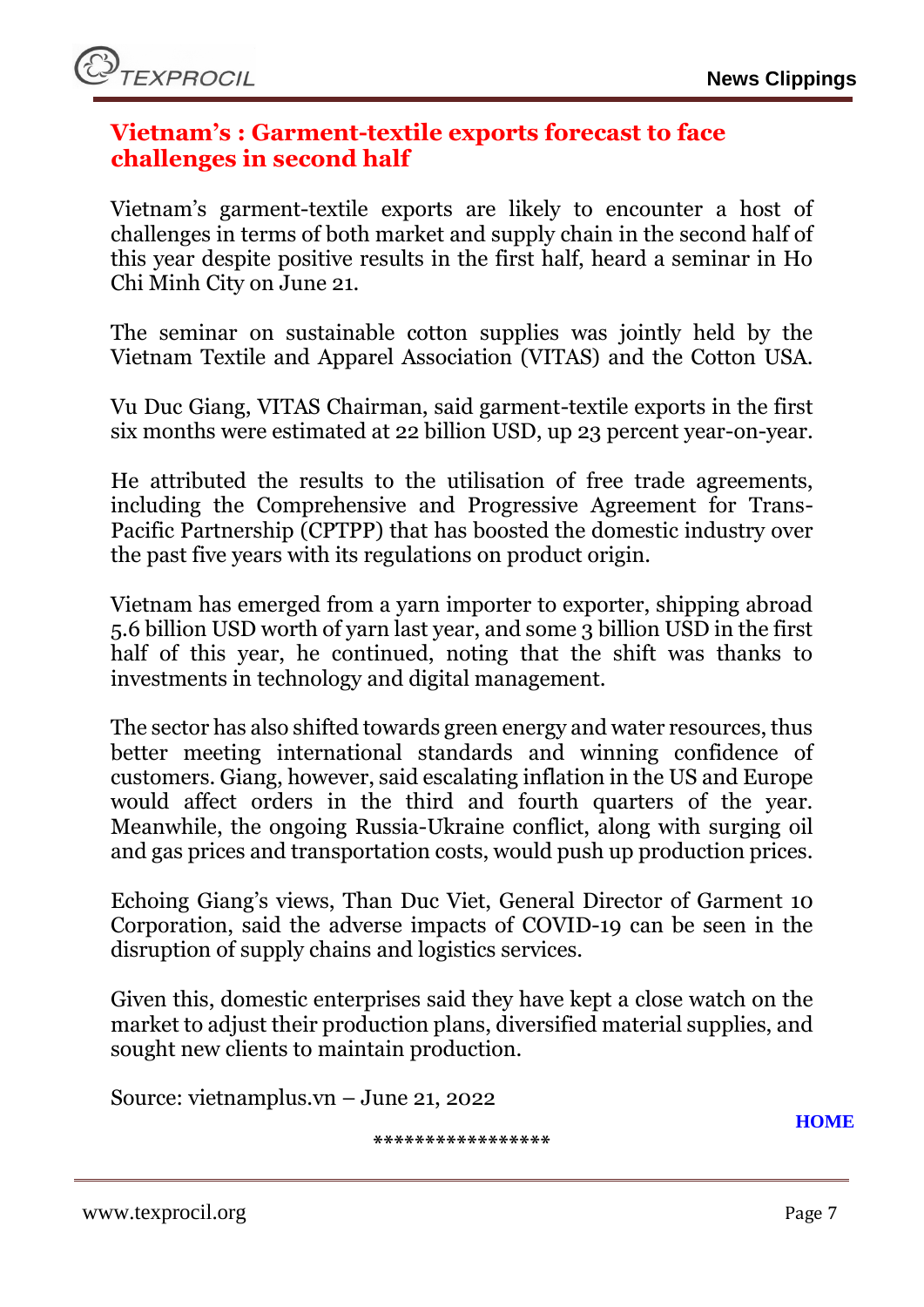# <span id="page-7-0"></span>**Dhaka's nod likely for Indian firm's Bt cotton**

With Bangladesh likely to approve commercial cultivation of genetically modified (GM) Bt cotton varieties sourced from an Indian company soon, seed manufacturers in the country have urged for regulatory approval of the new generation of herbicide-tolerant Bt (HTBt) cotton varieties whose application is pending with Genetic Engineering Appraisal Committee (GEAC).

According to Ram Kaundinya, director general, Federation of Seed Industry for India, the government has to go ahead with deployment of modern GM technology urgently to cut down on rising cost of pesticides and labour in cotton cultivation.

Commercial cultivation of two GM food crops – brinjal and mustard – approved by GEAC are yet to start in India even a decade after the approvals because the government hasn't yet decided in favour of GM foods.

"In case of oilseed crops like mustard, vegetable crops with huge pesticide consumption like Brinjal, which were already cleared by GEAC, must be given approval so that Indian farmers can benefit,"Kaundinya told FE.

Since the introduction of Bollgard-I, which was the country's first GM crop approved for commercialisation in 2002, followed by Bollgard-II,a pestresistant cotton variety, which protects the crop from bollworm, in 2006, the GEAC has not approved any new varieties.

The approval for HTBt cotton was first sought by Bayer (then Monsanto) in 2016, but it withdrew the application in the subsequent year, citing delays in the process. Though the application was re-submitted by Bayer-Mahyco in December last year, the regulator is yet to take a call.

As recently reported by FE, because of GEAC's non-approval of new generation Bt cotton seeds such as HTBt cotton, a flourishing illegal trade in a new unapproved herbicide-tolerant variety has come to occupy nearly a fifth of the GM cotton seeds market in India.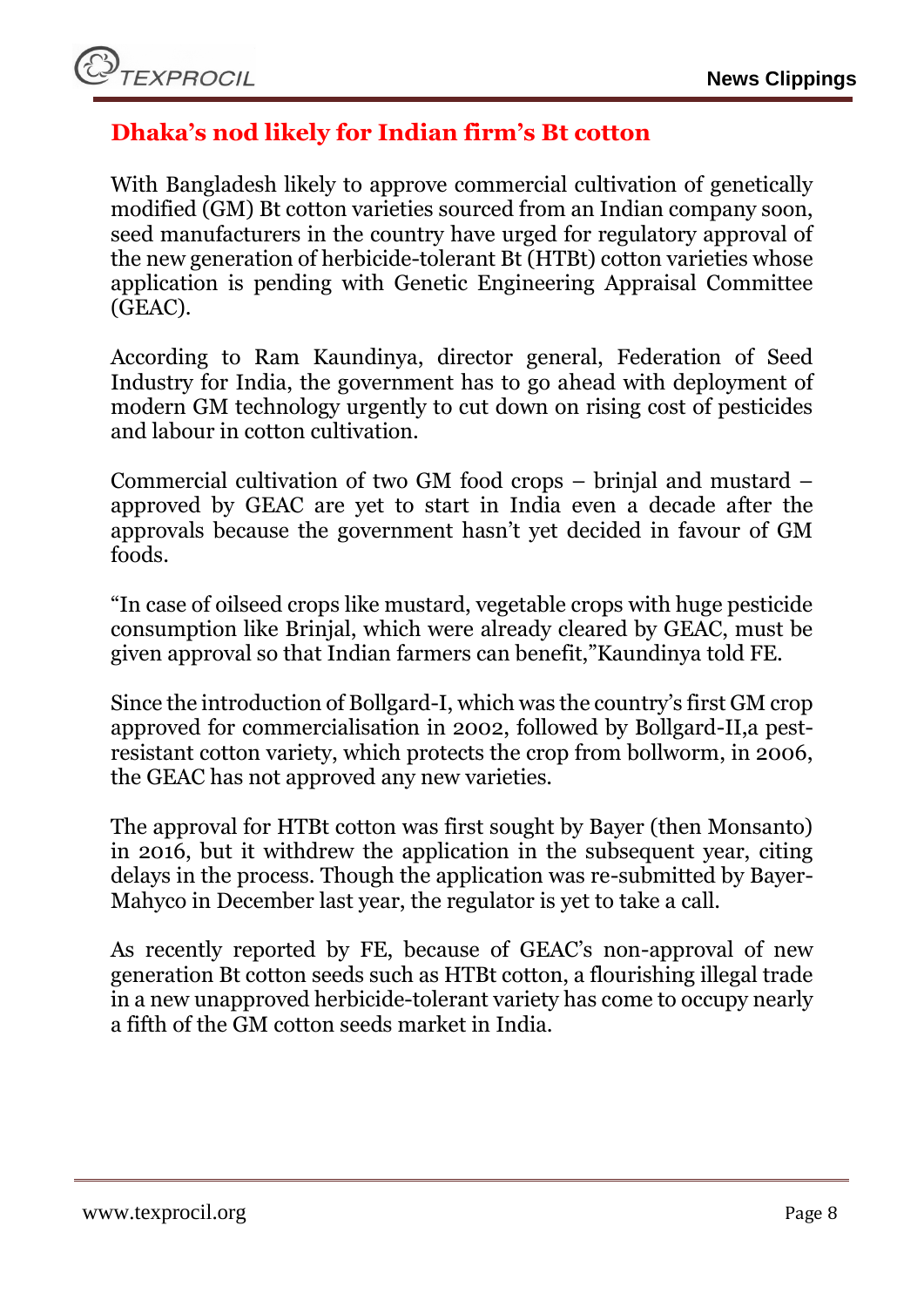Over three dozen seed companies, which are authorised to sell the transgenic Bt cotton by licence-holder Bayer Crop Science-Mahyco,warn that the illegal seeds, first seen in the market in 2019, could contaminate the regular Bt seed and lead to "heavy losses" for cotton growers.

"Bangladesh's preference of Indian Bt technology in the past should be a wake up call for the environment ministry to seriously evaluate pending biotechnological applications and facilitate the process of approval of next generation Bt technologies," Bhagirath Choudhary, founder director, South Asia Biotechnology Centre, said.

Since its introduction two decades ago, Bt cotton has led to a dramatic rise in India's cotton yield and thereby, production, but over the last two-three years, the yield has come down marginally. The cotton production rose from 8.62 million bales (of 170 kg each) in 2002-03 to 34.04 MB in 2021- 22.

Source: financialexpress.com– June 22, 2022

**\*\*\*\*\*\*\*\*\*\*\*\*\*\*\*\*\***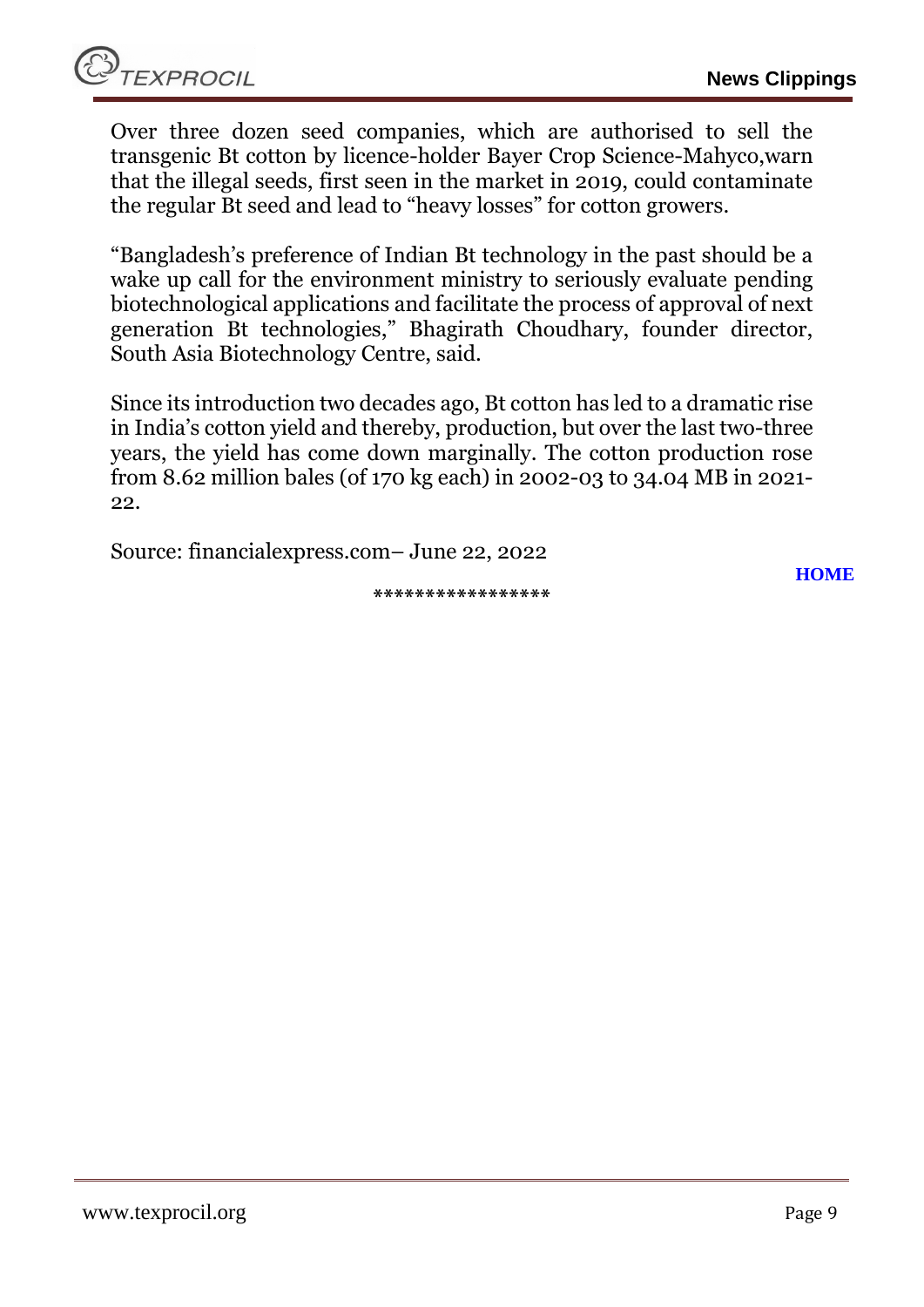### <span id="page-9-0"></span>**Japan-China sea express resumes under RCEP after 7-year break**

A sea express route between Qingdao in Japan's Osaka and east China's Shandong Province opened recently after the [Regional Comprehensive](https://www.fibre2fashion.com/news/textile-news/rcep-to-spur-china-japan-economic-trade-cooperation-chinese-experts-278266-newsdetails.htm?utm_source=f2f&utm_medium=Content&utm_campaign=Interlinking)  [Economic Partnership Agreement \(RCEP\)](https://www.fibre2fashion.com/news/textile-news/rcep-to-spur-china-japan-economic-trade-cooperation-chinese-experts-278266-newsdetails.htm?utm_source=f2f&utm_medium=Content&utm_campaign=Interlinking) came into effect earlier this year for members, including the two countries. The development comes seven years after the closure of a similar route between Qingdao and Japan's Shimonoseki.

Vessels can be directly boarded with loading equipment such as forklifts and trucks, with shipping speed almost twice as normal through this route, and as a result, the entire voyage can be shortened by 24 hours.

Offering advantages in shipping time and costs, the new express route, together with the city's international airport, will help Qingdao build a foreign trade system that combines sea and air transport, according to official Chinese media.

Source: fibre2fashion.com – June 21, 2022

**\*\*\*\*\*\*\*\*\*\*\*\*\*\*\*\*\***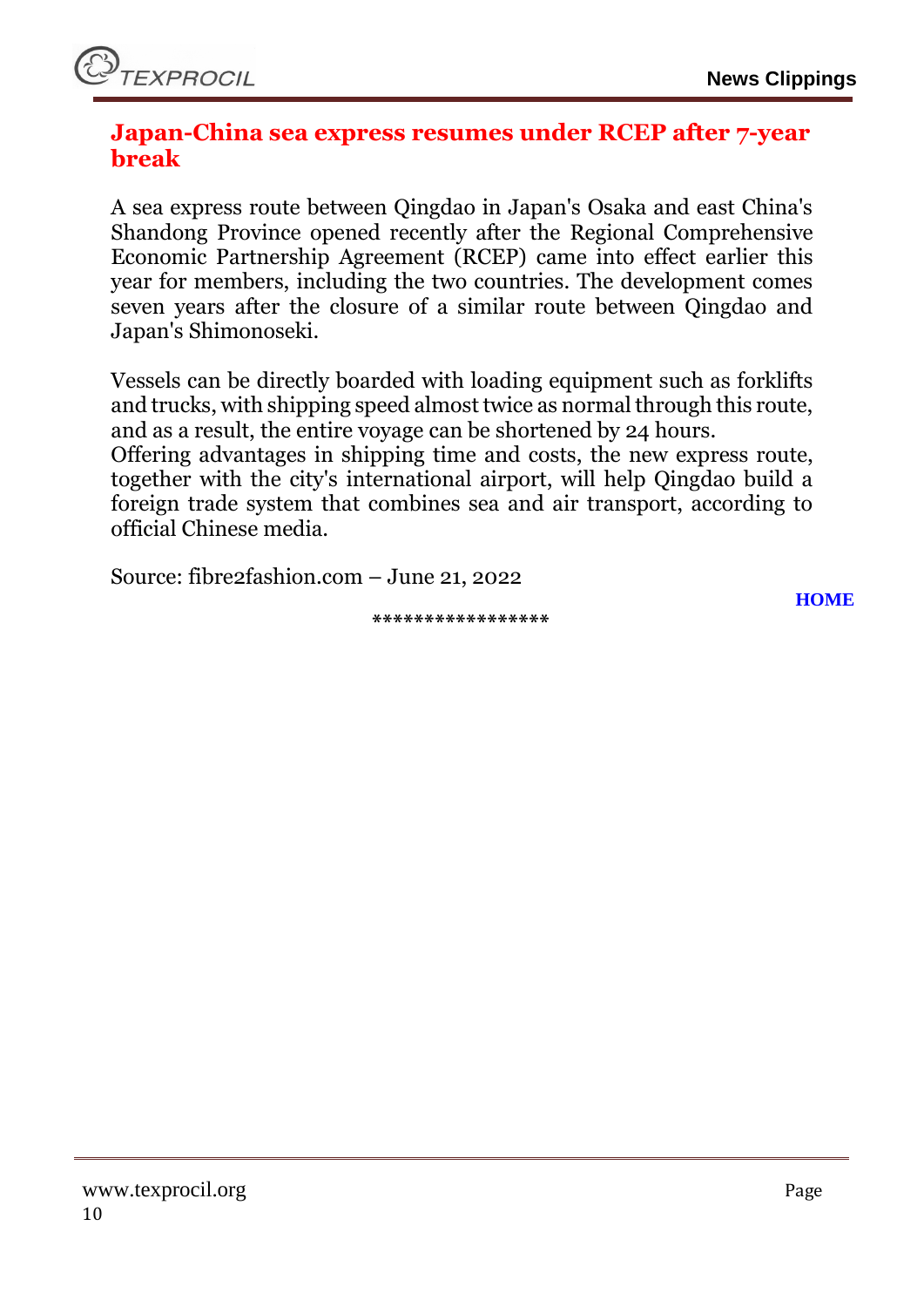# <span id="page-10-0"></span>**Indonesia's textile and garment sector faces complex future**

After two years of pandemic-driven disruptions, the outlook for Indonesia's textile and garment industry finally turned positive this year. However, the sector now faces a mix of factors. As per a Nekkei report, lenders' reluctant to invest in the sector over lingering debt concerns is constraining growth besides increasing the cost of shipping and raw materials.

Boycott of China cotton over human rights issues presents new export opportunities for Asian countries like Indonesia. However, the proposed rules from the European Union forcing fast fashion companies to overhaul clothing designs, threatens growth. Following a contraction to 8.9 per cent in 2020 and 4.1 per cent last year, Indonesia's textile and garment sector expanded 12.5 per cent Y-o-Y in the first quarter of this year, reveals Statistics Indonesia, as coronavirus lockdowns and shop closures weighed on sales and sent global logistics into disarray.

Besides operating with reduced capacity at factories and complying strict social distancing rules, Indonesian manufacturers have to contend with headwinds, including high shipping and raw material prices, limited access to funding and cheap Chinese imports undercutting local businesses.

Two of the country's largest listed manufacturers have had to ask their lenders to restructure their debt. These included PT Sri Rejeki Isman Tbk, or Sritex, which narrowly escaped bankruptcy in early January when most of its lenders agreed to a court-sanctioned debt restructuring process and producer of clothes for Ralph Lauren, Prada and Adidas, PT Pan Brothers, which needs to repay or refinance \$309 million of debt, including a \$171 million bond that matured in January, says Fitch Ratings.

Source: fashionatingworld.com – June 21, 2022

**\*\*\*\*\*\*\*\*\*\*\*\*\*\*\*\*\***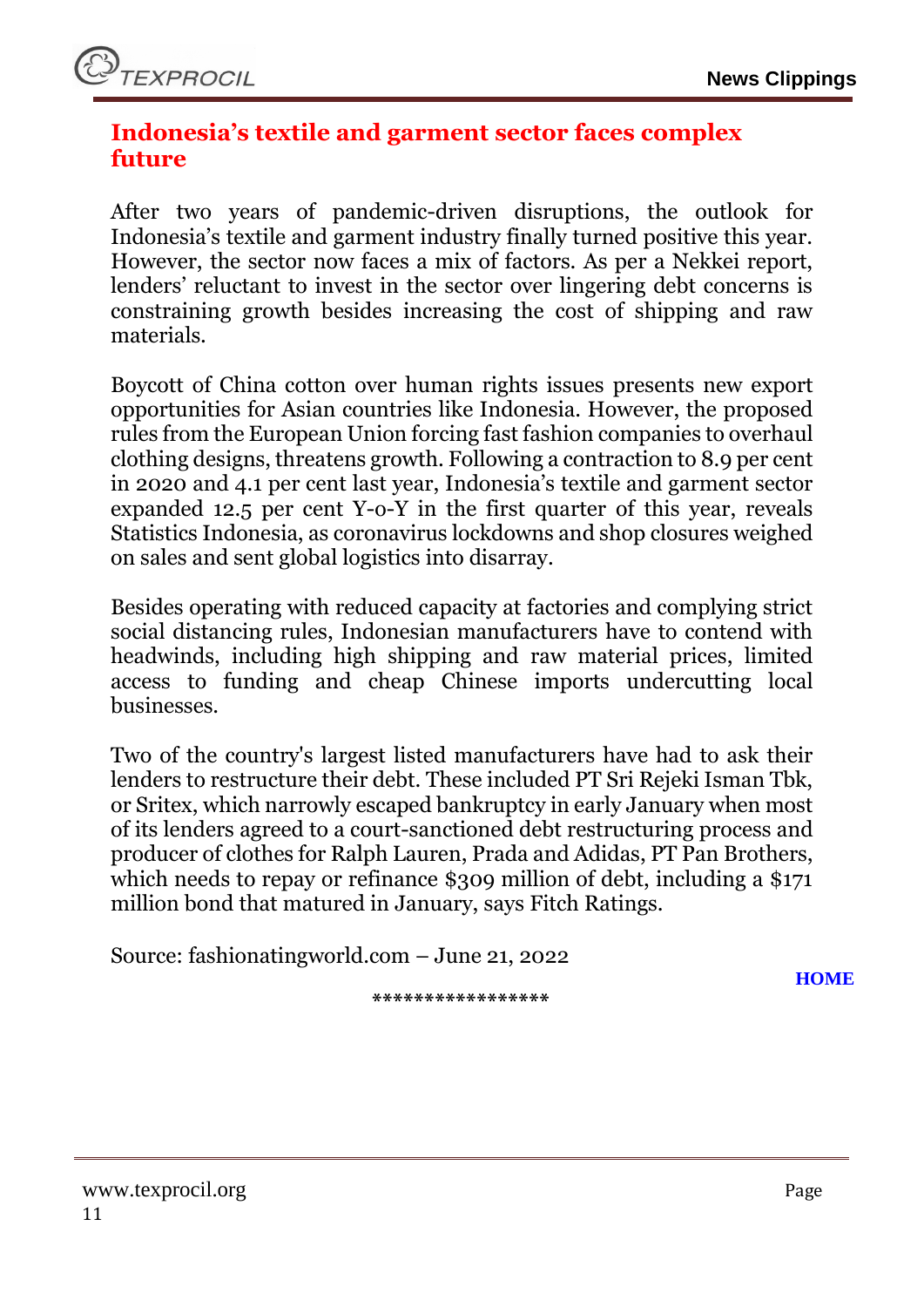# **NATIONAL NEWS**

# <span id="page-11-0"></span>**Hopeful for conclusion of India-UK free trade agreement by Diwali: Goyal**

Union minister Piyush Goyal has expressed hope that the free trade agreement between India and the United Kingdom will be concluded by Diwali.

The minister for commerce and industry and textiles said that the government is moving ahead on free trade pacts with Canada, European Union and the UK.

Moreover, Goyal informed that Australia, Israel and the Gulf Cooperation Countries have expressed interest to forge Free Trade Agreements (FTAs) with India, along with Eurasia and Brazil.

The Gulf Cooperation Council (GCC) is a political and economic union of Arab states bordering the Gulf. It was established in 1981 and its six members include the United Arab Emirates, Saudi Arabia, Qatar, Oman, Kuwait and Bahrain.

Diwali in October was set as a timeline for a draft FTA after British Prime Minister Boris Johnson's talks with Prime Minister Narendra Modi during the former's visit to the country last month.

"All countries are eager to make friendship with India, as we offer huge opportunity and promise. We are moving ahead on FTA with Canada, EU, UK. Australia, Even GCC and Israel along with Eurasia and Brazil have shown their interest to forge FTA with India. I am hopeful that by Diwali, India-UK FTA will be concluded," Goyal said.

He was addressing at the inauguration of the 67th India International Garment Fair at Greater Noida on Monday.

He observed that apparel, fashion jewellery and MICE (Meetings, Incentives, Conferences and Exhibitions) are three industries where India has to grow.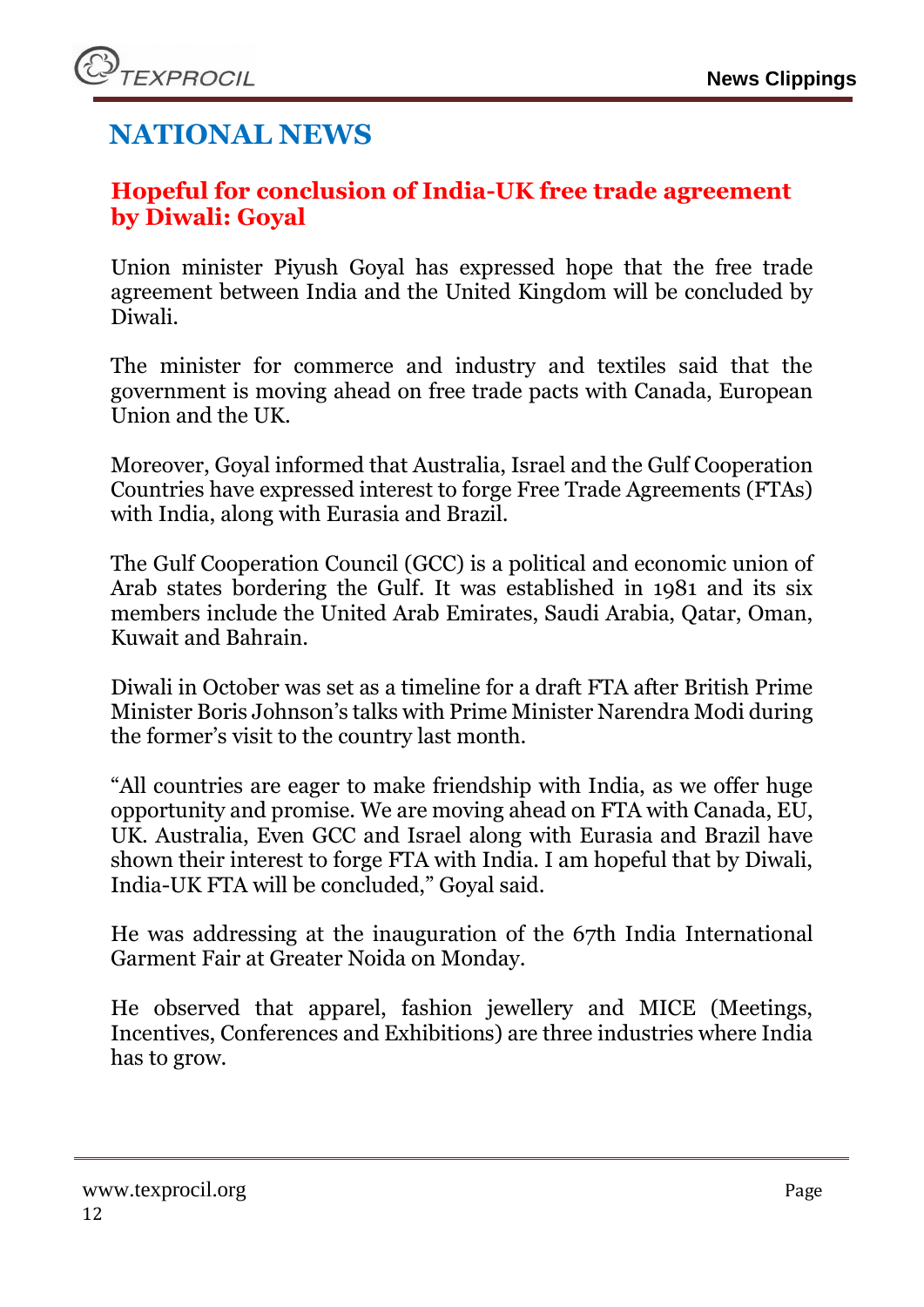Total trade between India and the UK stood at USD 16 billion in FY22 (Apr-Feb). The UK was India's 17th largest trading partner during the period.

A free trade agreement is a trade pact according to international law to form a free trade area between the cooperating states.

Source: financialexpress.com–June 21, 2022

**\*\*\*\*\*\*\*\*\*\*\*\*\*\*\*\*\***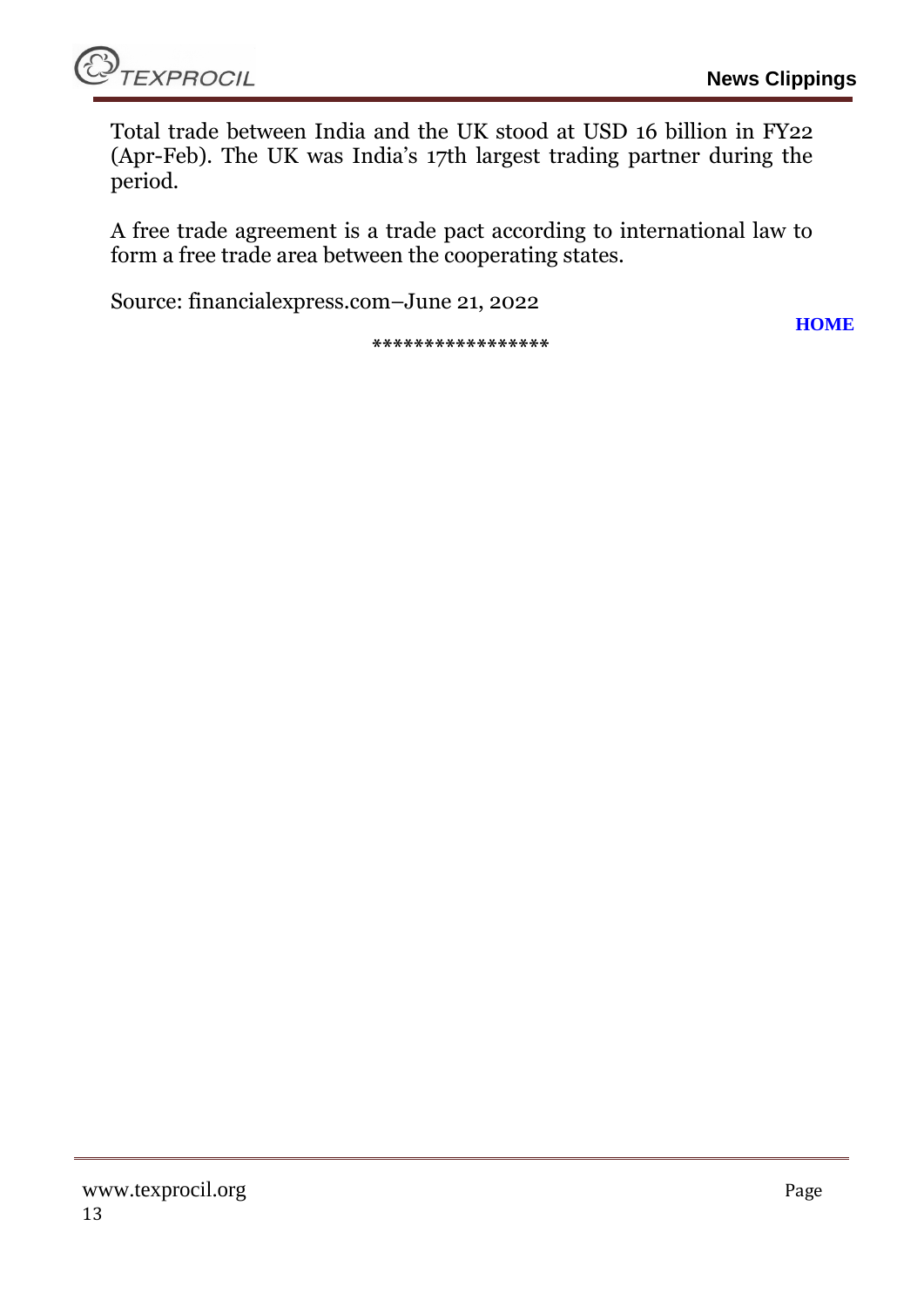### <span id="page-13-0"></span>**Compensation cloud hangs over GST Council meeting next week**

### *With the payout coming to an end on June 30, States are seeking at least three years extension*

The GST Council meeting, scheduled to take place in Chandigarh next week, is likely to thrash out the issue of compensation to States and Union Territories (UTs), which is coming to end on June 30.

What's hot

While the Centre has maintained that it is committed for compensation to States/UTs for five years as per the Constitutional provision, States are seeking extension for at least three more years beyond the June 30 deadline. This issue had surfaced in the Lucknow meeting of the Council last year, too, but no consensus was arrived at. Subsequently, during the pre-Budget meeting and also during the last Council meeting in December, States raised the demand again.

As per Section 18 of the Constitution (101st) Act, 2016, Parliament shall, by law, on the recommendation of the GST Council, provide for compensation to States for loss of revenue arising on account of implementation of the goods and services tax for a period of five years from the date of its implementation. During the transition period, the States' revenue is protected at 14 per cent per annum over the base year revenue of 2015-16.

Officials admitted that the issue of compensation will be in focus in the next week's meeting. There are two options, either to amend the law to extend the due date or consider special grants for some States which have lower growth of GST collection. If the first option is exercised, there could be two problems — fund and rate of revenue growth for calculation of compensation.

Catch-22 situation

Rajat Mohan, Senior Partner with AMRG & Associates, said the Centre is in a catch-22 situation where it may be required to take a tough stance by refuting States' request which may have political consequences as well. If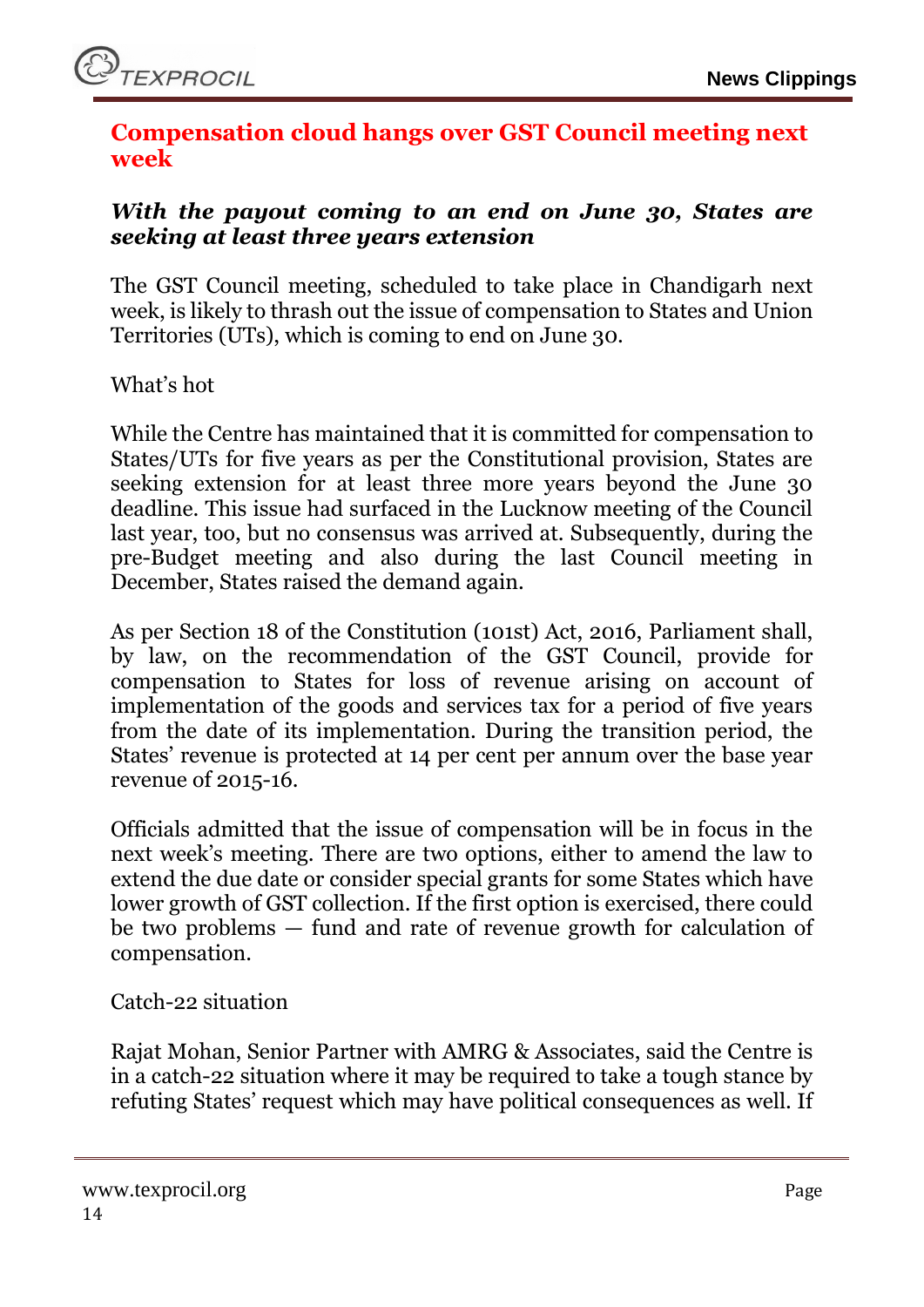

the Centre decides to take a further loan to fund the deficit at a time where global recession is on the cards, it can cause serious economic repercussions for the country as a whole.

"In the instance that the prevailing law is amended, rate rationalisation, modification of the compensation cess formula, snipping of exemption list and securing a loan could be sources for the Centre to pay cess to the States. Such a move will necessitate a constitutional reform in India, which will be addressed in the next legislative session. It is not an ego battle between the Centre and the States, rather, this action will impose a higher burden on end customers — who have been the ultimate taxpayers," he said.

### **Exploring other options**

Bipin Sapra, Tax Partner with EY, said given that the future cess collections will majorly be used for payment of compensation-related borrowing, there is going to be an involved discussion to find a solution. "This problem will be more acute for some States, while some may have grown at a better rate as compared to previous years," he said.

Sapra felt given a large chunk of compensation cess collection will go towards payment of loans, the government may look at payment of additional funds. Since no new levies are proposed, given the inflationary conditions, other options need to be explored. "There would also be a need to pay compensation differentially, depending on various factors, including the growth of GST collections in the State. While the Centre and States may differ on compensation needs, the current growth rate of GST collections will help in assuaging the situation," he opined.

Source: thehindubusinessline.com– June 21, 2022

**\*\*\*\*\*\*\*\*\*\*\*\*\*\*\*\*\***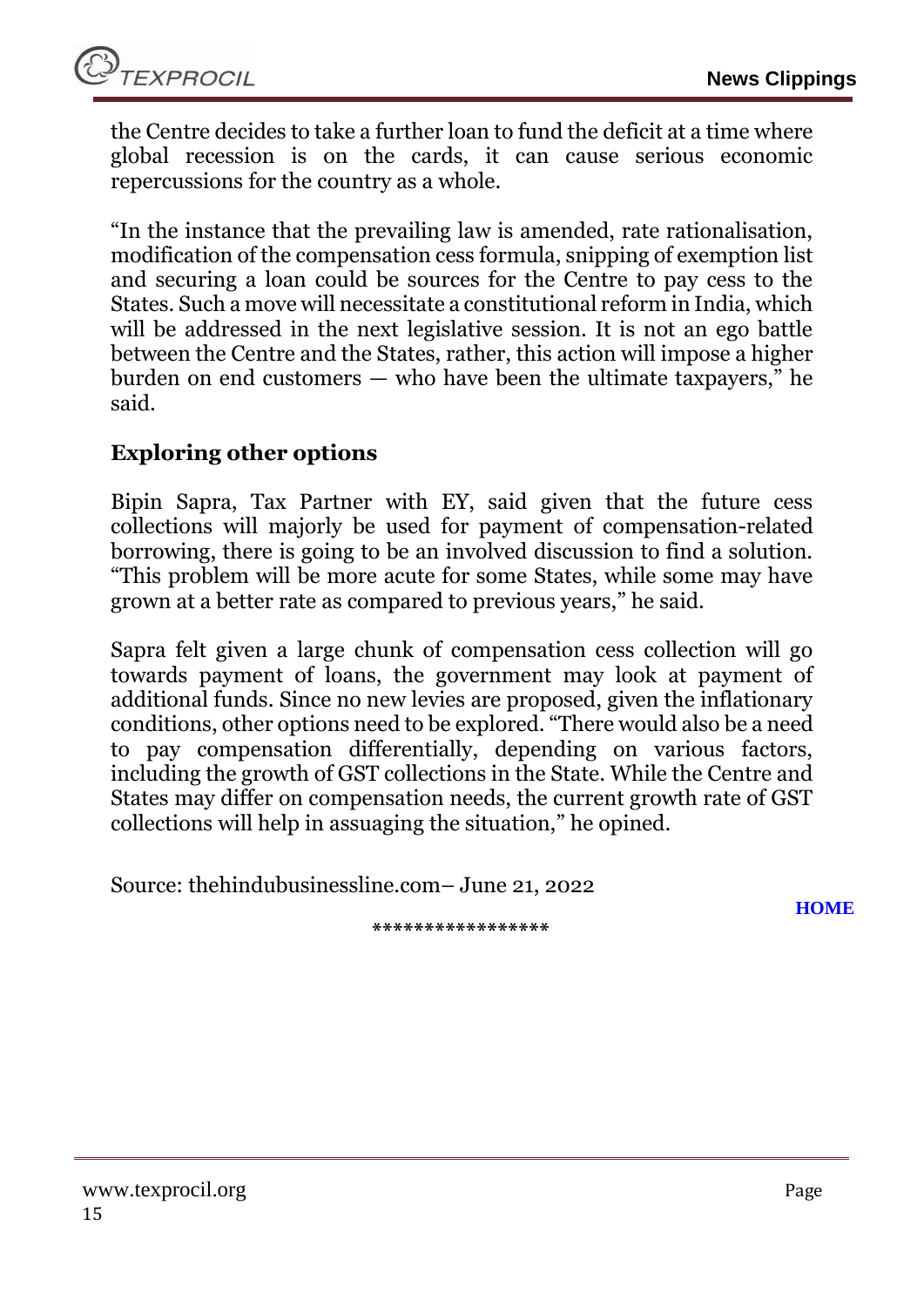### <span id="page-15-0"></span>**Registration norms may be relaxed for small e-commerce businesses**

### *Small businesses with annual turnover up to ₹40 lakh and ₹20 lakh for goods and services, respectively, to get exemption*

The GST Council in its meeting next week is also likely to consider a proposal to relax compulsory registration norms for small businesses, which use any e-commerce platforms to sell products. Such a move, once implemented, will help small businesses in big way.

A senior government official told BusinessLine that the proposal is expected to come with certain riders. First, exemption will be available up to aggregate turnover on all-India basis not exceeding the turnover, as prescribed under the law. In other words, small businesses having annual turnover up to ₹40 lakh and ₹20 lakh for goods and services, respectively, (₹20 lakh and ₹10 lakh, respectively, in select States) will get exemption. Second, such businesses will not be required to make any inter-State taxable supply. Additionally, they will be required to declare PAN and principal place of business.

"E-commerce operators will not be required to deduct Tax Collected at Source (TCS) from such suppliers," the official explained. Further, composition dealers (having turnover up to  $\overline{\tau}$ 1.5 crore a year) may also be permitted to make supplies through e-commerce operator. This will also have some conditions such as the concerned composition dealer is not engaged in supply of goods or services which are not leviable to tax and not engaged in inter-State supply.

### **Annual returns**

The Council is also expected to consider another proposal in the interest of small businesses. "Businesses with annual turnover of ₹2 crore may be given an exemption from filing annual returns (GSTR 9 and 9A) for FY22," the official said. This exemption was given for FY21 as well. For other businesses, the effort would be to notify GSTR9 and GSTR9 C at the earliest. "These forms are likely to be notified with minimal changes to the ones notified for FY21," he said.

Source: thehindubusinessline.com– June 21, 2022

**\*\*\*\*\*\*\*\*\*\*\*\*\*\*\*\*\***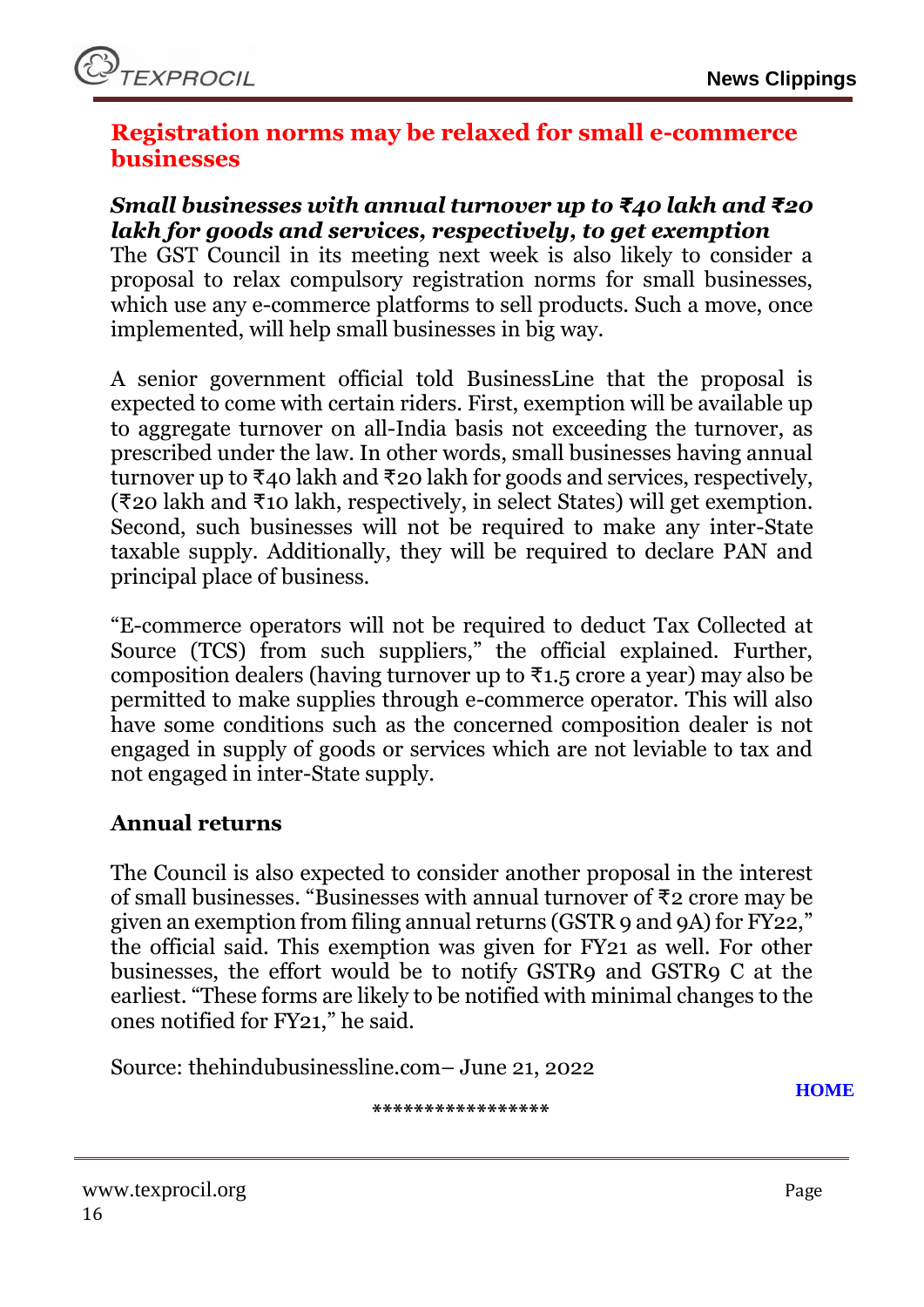# <span id="page-16-0"></span>**India, Australia to start negotiations on full CECA soon**

### *To go beyond recently concluded ECTA deal; may cover digital trade, government procurement, investment protection, more farm produce*

India and Australia are preparing to "rapidly'' start negotiations on a full comprehensive economic cooperation agreement (CECA) which will go beyond the recent free trade agreement (FTA) forged between the two countries and explore areas that had been left out such as government procurement, investor protection, digital trade as well as a variety of farm produce.

While the India-Australia FTA, officially called the Economic Cooperation and Trade Agreement (ECTA), is expected to be ratified by the Australian Parliament in a few months time, Australian officials have indicated that talks for the full-fledged CECA would begin soon, an official tracking the matter told BusinessLine.

"This also shows that Australia's new Labour Party government sworn in last month is as keen on taking forward economic ties with India as the previous one," the official said.

In fact, Australia's new Minister for Trade and Tourism Don Farell met Commerce & Industry Minister Piyush Goyal on the sidelines of the WTO Ministerial Conference in Geneva last week, to discuss ratification of the ECTA and start of CECA negotiations.

"I confirmed the Australian government's intention to work efficiently though Australia's parliamentary processes to ratify the Australia-India ECTA quickly, so we can deliver immediate trade benefits for our countries. Minister Goyal and I also committed to move rapidly to commence negotiations on the full CECA and capitalise on the enormous potential for closer economic ties between Australia and India," Farrell said after the meeting.

# **ECTA pact**

The India-Australia ECTA signed on April 2 is a fairly ambitious agreement in goods. Australia has agreed to provide zero-duty market access for 96.4 per cent value of Indian exports on the first day of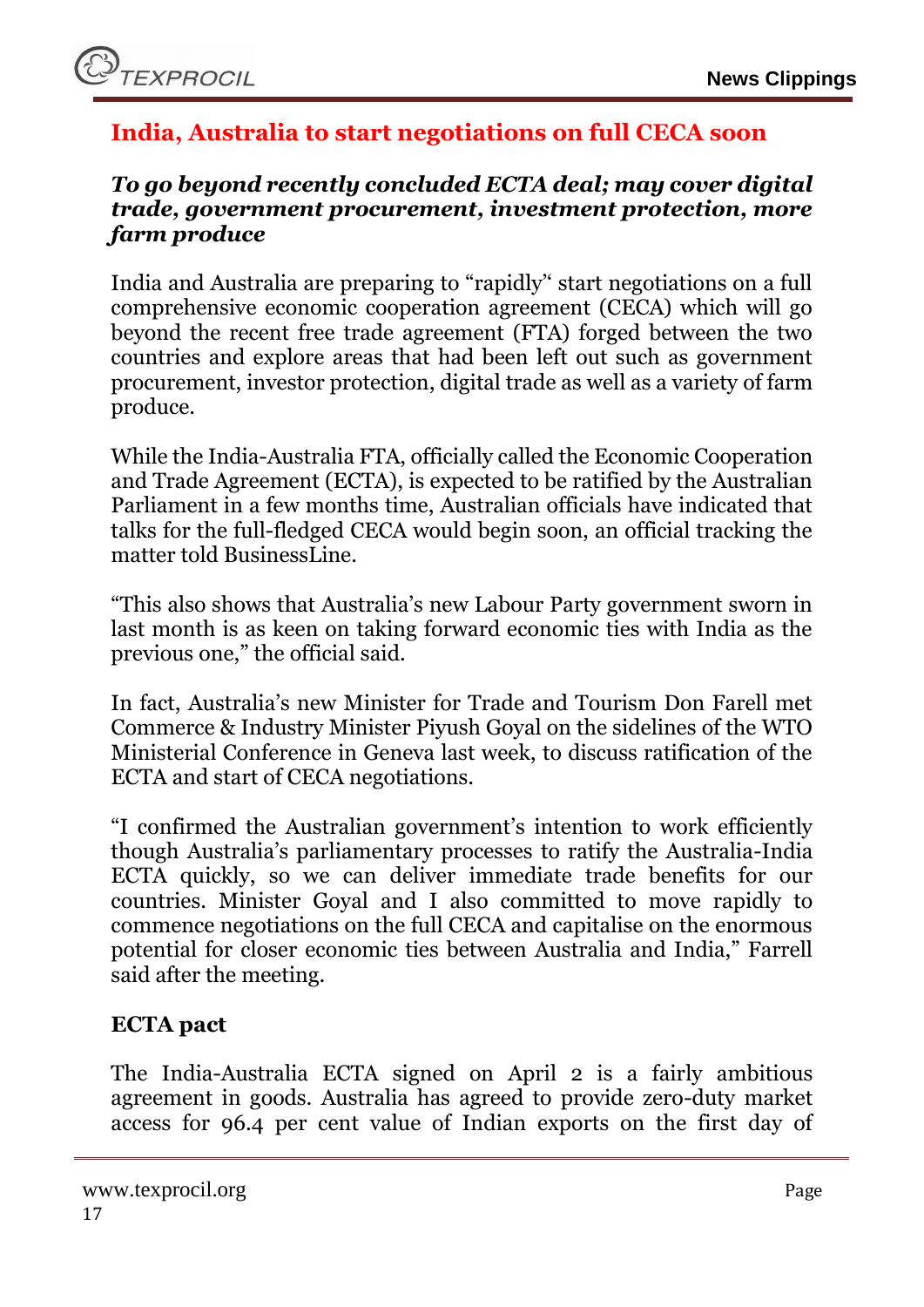implementation of the agreement while India has agreed to do so for 85 per cent of Australian goods.

New Delhi, however, managed to get most agricultural items and all dairy products excluded from the ECTA, as these were highly sensitive items crucial for ensuring the protection of the farm sector from unbridled competition. The FTA seeks to double India-Australia trade to \$50 billion by 2030.

In the CECA, the Australian side is keen to include some agricultural items such as nuts, pulses, grains, oilseeds, cotton and wool in addition to processed food and beverages.

"Australia will also seek improved access for service suppliers, and moder ninvestor protections to increase investor confidence and drive investment, with appropriate safeguards for governments' rights to regulate. An agreement could facilitate digital trade by including modern and forward-looking rules which support the use of digital tools to enable trade," according to an update by the Department of Foreign Affairs and Trade (DFAT) on the country's India Economic Strategy to 2035.

India and Australia had agreed to start negotiations on a full-fledged India-Australia CECA within 75 days of the signing of ECTA.

Source: thehindubusinessline.com– June 21, 2022

**\*\*\*\*\*\*\*\*\*\*\*\*\*\*\*\*\***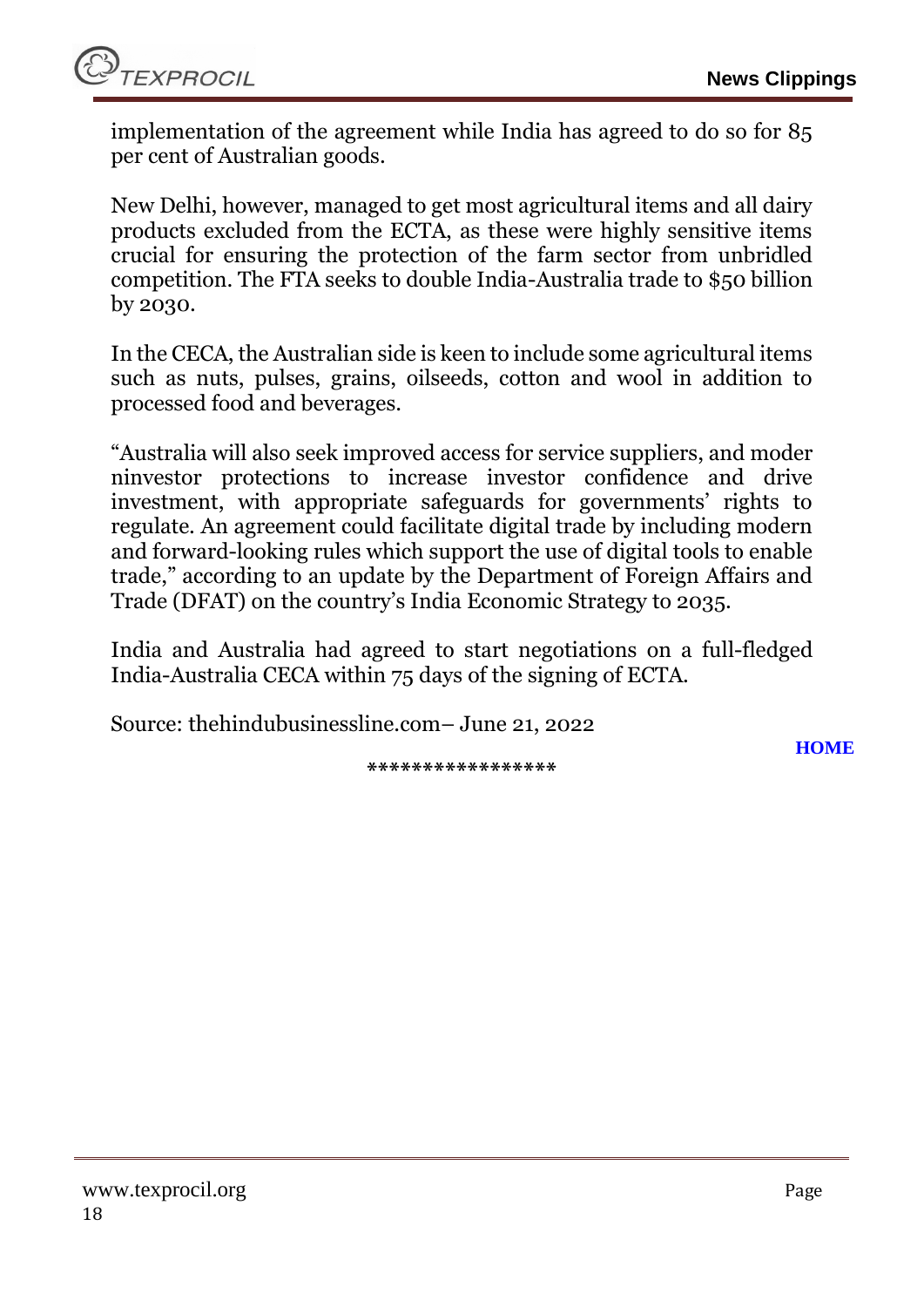### <span id="page-18-0"></span>**Cotton acreage seen rising 12 per cent to 135 lakh ha despite drop in North**

### *Gujarat to see highest area expansion, says CAI*

Notwithstanding the marginal decline in cotton acreage in northern states such as Punjab and Haryana, the area under the fibre crop is set to rise by 8 to 12 per cent this year to about 135 lakh hectares (lh) as farmers in Western, Central and Southern zone are seen planting more of the fibre crop on higher prices.

The Cotton Association of India (CAI), the apex trade body, is bullish about the sowing prospects this kharif season. "Sowing will increase by 12 per cent and go up to 133-135 lakh hectares from last year's 120 lakh," said Atul Ganatra, President, CAI.

Ganatra further said the increase in acreage expansion will be the highest in Gujarat, the largest producer of the fibre, at around 20-25 per cent.

Cotton planting, which started mid-April in Punjab and Haryana, is complete and the acreage is lower than last year's levels and much lesser than the targets fixed by these States for the year.

"There is a marginal decline in Punjab and Haryana due to issues such as water availability during the planting season. However, the overall cotton area in the country will go up definitely this year and there should be at least 7-8 per cent increase in acreage because of high prices and short supply," said YG Prasad, Director of Nagpur-based ICAR-Central Institute of Cotton Research.

Prasad further said most of the Central cotton growing regions have received rains and farmers are busy with sowing.

In Karnataka, the cotton area till June 10, had doubled to over 1.21 lh compared with 0.59 lh in the previous year. Karnataka has set a target of 7.28 lh this year. Andhra Pradesh has also sharply raised the cotton acreage target to 6.11 lh for the current year over last year's cropped area of 5.33 lh.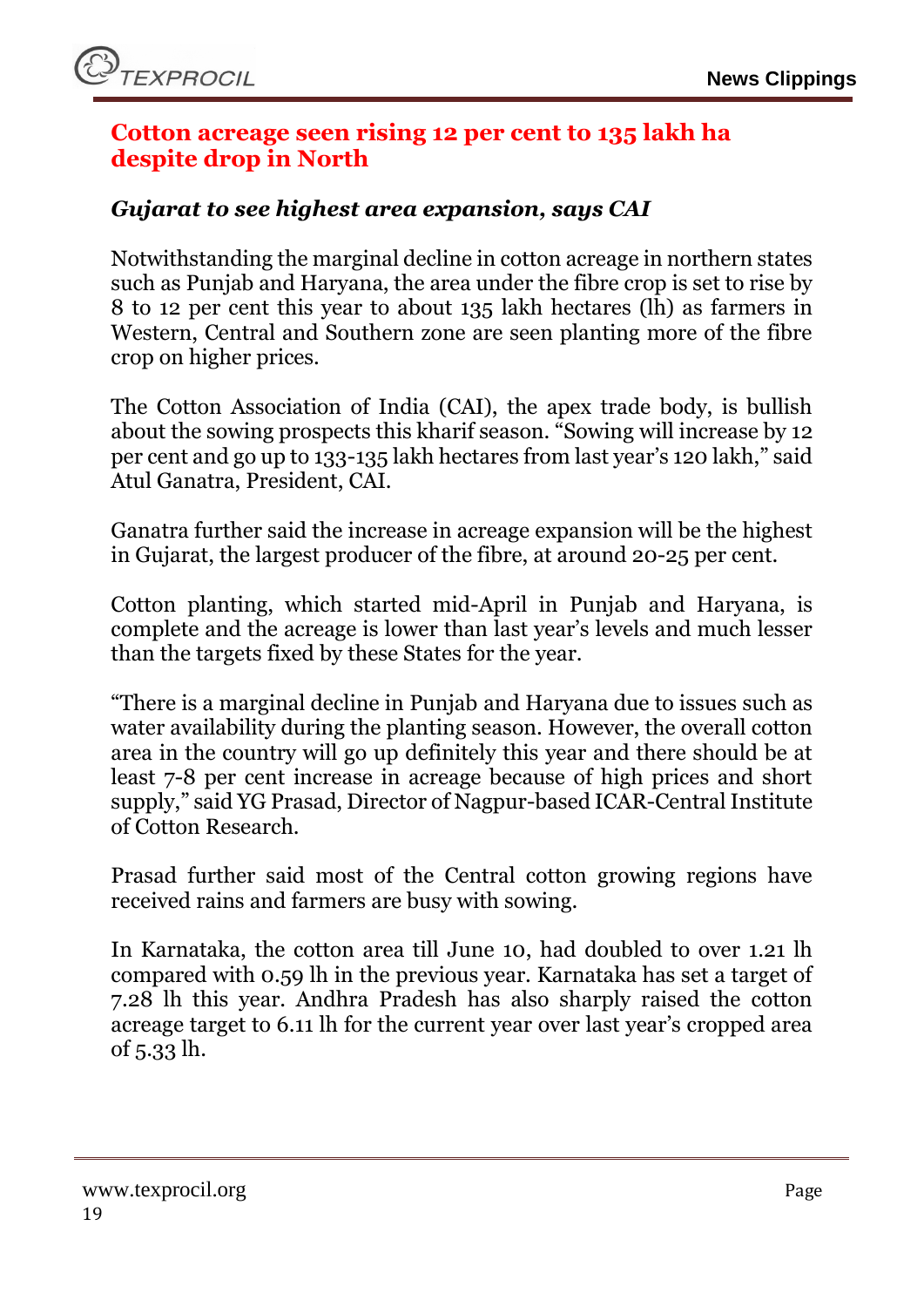Tarun Satsangi, AGM Research, Origo e-Mandi, said the decline in Punjab and Haryana would be offset by increase in Gujarat and Maharashtra, the major producers, where sowing will start by end of this month. "We believe that cotton crop area for the country as a whole will be higher by 5 per cent this year," Satsangi said.

While Haryana has seen a 3 per cent decline at 6.28 lh this year, in Punjab the acreage would be around  $2.48$  lh  $-$  lower than last year's  $2.51$  lh. Punjab had set a target of 4 lh, while Haryana was targeting an area of 7 lh this year.

Though the acreage under the fibre crop in Rajasthan, which stood at 4.72 lh till recently, is seen catching up, the overall area would be around 7 lh — lower than last year's 7.66 lh, Satsangi said. Rajasthan had set a target of 8 lh for the current year.

Source: thehindubusinessline.com– June 21, 2022

**\*\*\*\*\*\*\*\*\*\*\*\*\*\*\*\*\***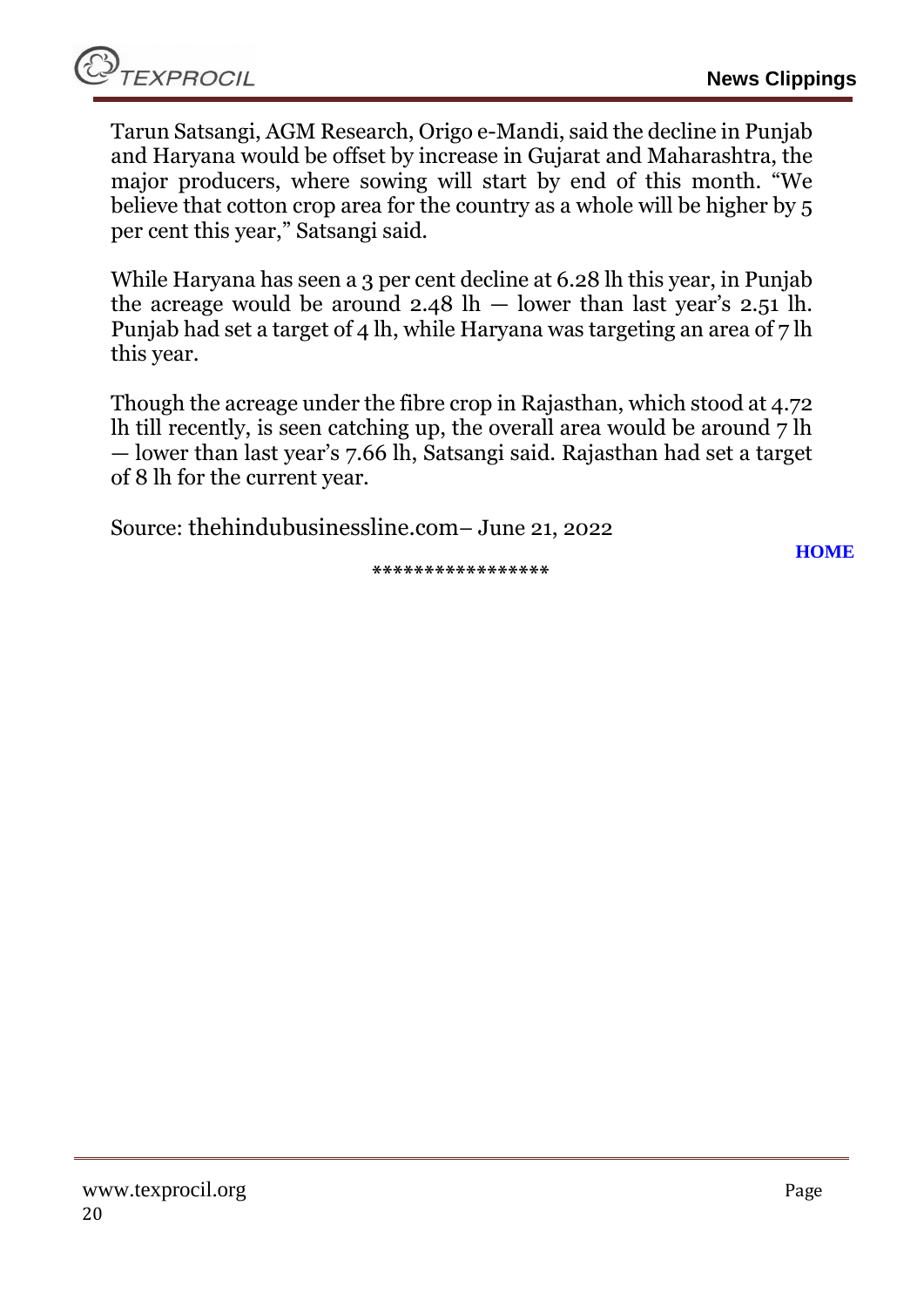# <span id="page-20-0"></span>**FTAs with UAE, Australia to boost apparel exports: AEPC**

Free trade agreements (FTAs) signed by India with the UAE and Australia will boost product and market diversification of the apparel sector's existing basket, AEPC said on Tuesday.

Apparel Export Promotion Council (AEPC) Chairman Naren Goenka said the global apparel market, which was just under USD 1.5 trillion in 2013, is expected to generate revenues to the tune of USD 1.8 trillion in 2022 and USD 1.9 trillion in 2025.

He said India offers the world a complete value chain solution from farm to fashion.

Talking about the ongoing 67th India International Garment Fair (IIGF) at Greater Noida, he said it provides a direct marketing platform to MSME exporters from across the country, as it has brought together almost 500 exhibitors and more than 2,000 overseas buyers and buying agents.

The buyers are visiting from countries like the US, Brazil, Japan, UK, Spain, Australia, Poland, Colombia, Greece, Italy, and Egypt.

"The council is taking efforts towards promoting Brand India at various global platforms, showcasing its strength on sustainability, circularity, ethical sourcing and manufacturing, labour standards, women employment with no child labour," Goenka added.

The fair was inaugurated by Textiles Minister Piyush Goyal on June 20. "I have set a modest target for the apparel sector, which is to double the production and triple the exports. So, this 15 per cent growth is achievable," Goyal has said.

Source: financialexpress.com – June 21, 2022

**\*\*\*\*\*\*\*\*\*\*\*\*\*\*\*\*\***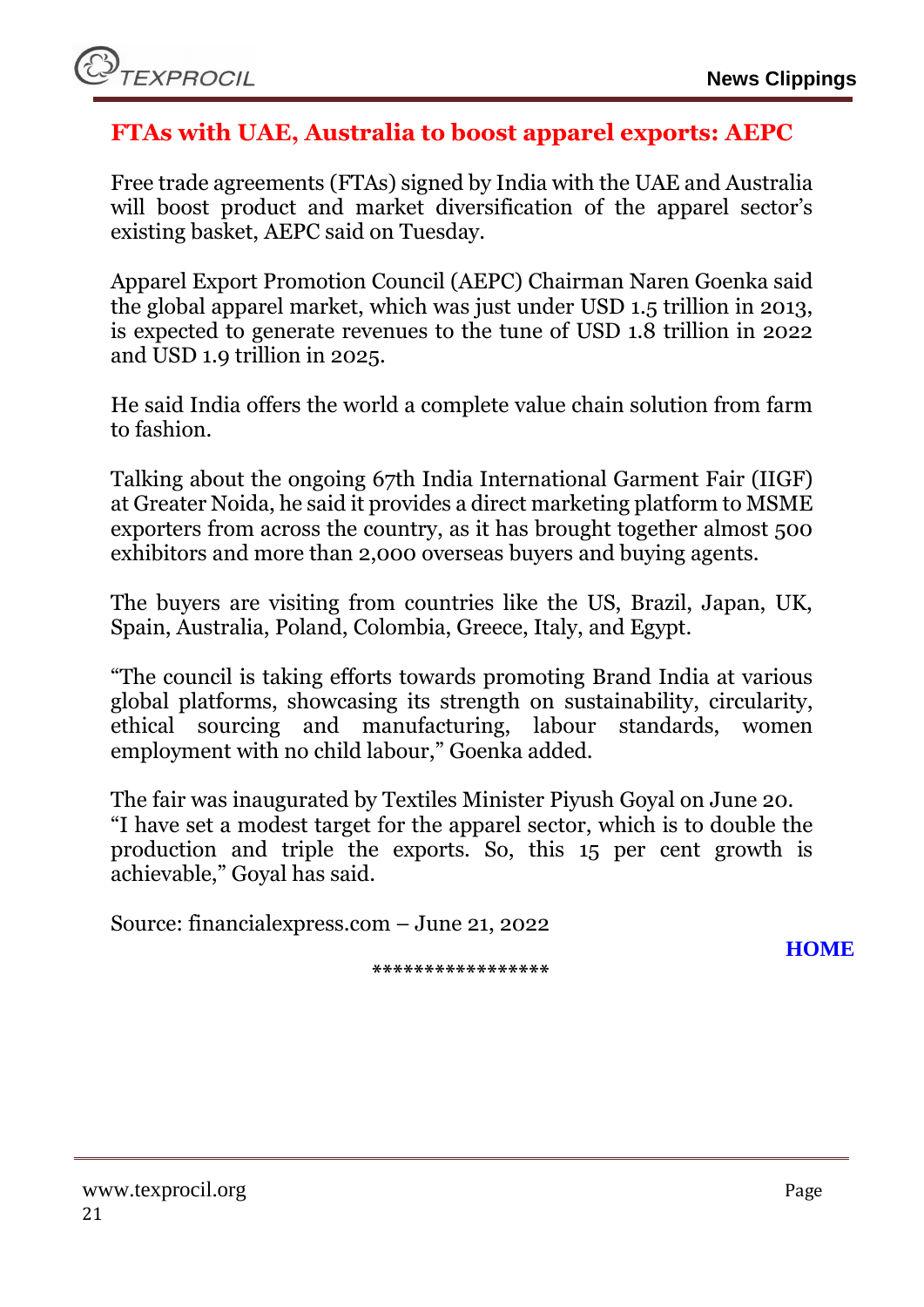### <span id="page-21-0"></span>**Cotton demand, production, supply remain below estimates during the 2021-22 season: CAI**

Against its earlier prediction of cotton production reaching 323.63 lakh bales of 170 kg each, during the 2021-22 season, Cotton Association of India (CAI) now estimates, cotton production for the season, starting from October 01, 2021 to May 2022, declined by 8.31 lakh bales to 315.31 lakh bales of 170 kg each.

# **Demand declines to 315 bales**

Cotton demand declined during the current crop year to 315 lakh bales of 170 kg each as against the previous demand estimate of 320 lakh bales of 170 kg each. Domestic demand for cotton is estimated to have reached 225 lakh bales of 170 kg till May 31, 2022. Export shipments until the period are estimated to have reached 38 lakh bales of 170 kg each. CAI is estimated to have left with stocks equivalent to 104.22 lakh bales of 170 kg each by May 21, 2022. This included 70 lakh bales of 170 kg each stocks with textile mills, and the remaining 34.22 lakh bales of 170 kg each stocks with the CCI, Maharashtra Federation and others.

## **Opening stock remains stagnant**

CAI further estimates, the association supplied 368.22 lakh cotton bales of 170 kg each from October 2021-May 2022. This mainly included arrivals of 288.38 lakh bales of 170 kg each, 7 lakh bales imports of 170 kg each and the opening stock of 71.84 lakh bales of 170 kg each at the beginning of the season. The opening stock for the season is estimated to have been 71.84 lakh bales of 170 kg each. This is equivalent to stock finalized by the Committee on Cotton Production and Consumption (COCPC) at its meeting on May 23, 2022 by revising its crop estimate by 3.16 lakh bales of 170 kg each in its earlier opening stock estimate of 75 lakh bales of 170 kg each.

# **Supply declines by 11.47 lakh bales**

As per CAI Crop Committee, total cotton supply till September 30, 2021 declined by 11.47 lakh bales to 402.16 lakh bales of 170 kg each as against it previous estimates of 413.63 lakh bales of 170 kg each. This included the opening stock of 71.84 lakh bales of 170 kg each at the beginning of the cotton season on Ocober 1, 2021, production of 315.32 lakh bales of 170 kg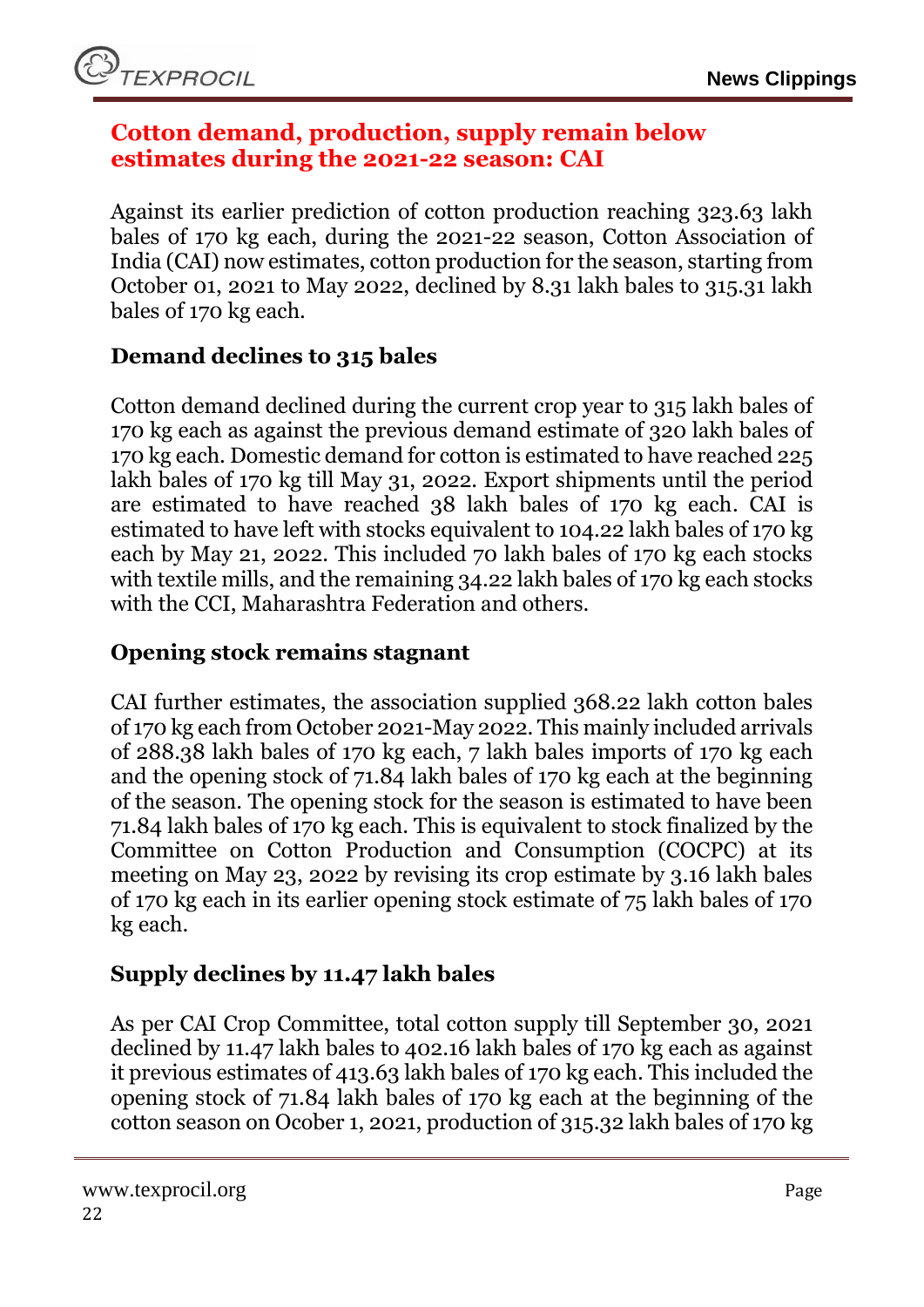each as against the previous estimate of 323.63 lakh bales of 170 kg each and the imports of 15 lakh bales of 170 kg each.

Domestic demand during the period declined to 315 lakh bales of 170 kg each as against the previous estimate of 320 lakh bales of 170 kg each. The association export's as 40 lakh bales of 170 kg each (equivalent to 42.50 lakh running bales of 160 kgs. each). Exports declined to 78 lakh bales of 170 kg each while end stocks declined to 47.16 lakh bales of 170 kg each.

Source: fashionatingworld.com – June 21, 2022

**\*\*\*\*\*\*\*\*\*\*\*\*\*\*\*\*\***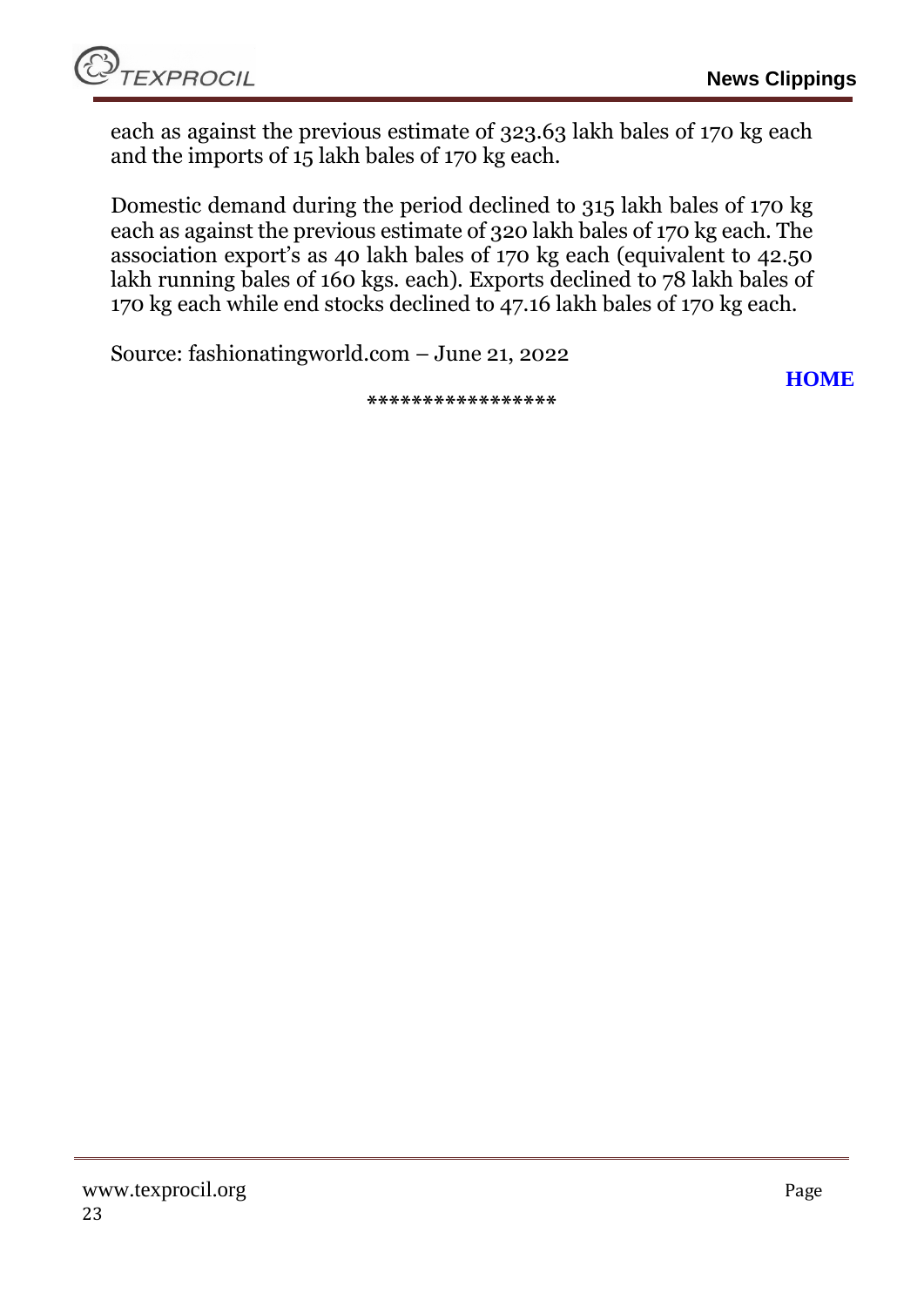### <span id="page-23-0"></span>**India's textile dyes market to grow to \$8 billion by 2031: IBEF**

The latest India Brand Equity Foundation (IBEF) report forecasts, India's textile dyes market will grow to \$8 billion by 2031. Most of the growth will be stimulated by rapidly evolving fashion trends encouraging manufacturers to experiment with new color combinations and designs. The market will grow at a CAGR of over 6 per cent through 2031.

Dyes market to grow driven by Asian region

By 2022-end, the textile dyes market is expected to reach a value of \$6 billion. Its estimate growth rate during the year will be 5 per cent. Most of this growth will be driven by the Asian region with India and China emerging as growth leaders. By 2031, the India, South Korea and Australia markets will collectively reach a value of over \$600 million by 2031.

Demand for direct textile dyes is expected reach over \$2 billion by 2031. Meanwhile reactive textile dyes will experience fastest growth at approximately 7 per cent CAGR until 2031. This will be followed by polyester textile dyes which too will grow at 7 per cent CAGR while dyes for viscose fibers will grow at 6 per cent CAGR.

India's textile production, which grew 6 per cent in FY2018-19, is expected to reach \$23 billion by 2027 the IBEF report states. According to Textile World estimate, China will dominate the textile dyes market in this period with 66 per cent of global production exceeded 50 million tons. China will generate \$2 billion revenues from textile dyes during the period.

Rising concerns over excessive use of synthetic chemicals is propelling demand for organic dyes, says a senior analyst. The FactMR report names Lanxess AG, Huntsman International LLC, Atul Ltd, Anand International, Dystar Singapore, Kiri Industries as some of the prominent textile dyes manufacturers in India. The report states, Lanxess AG acquired 100 per cent share of Emerald Kalama at a purchase price of \$1billion. The move aims to consolidate the company's position as specialty chemicals manufacturers.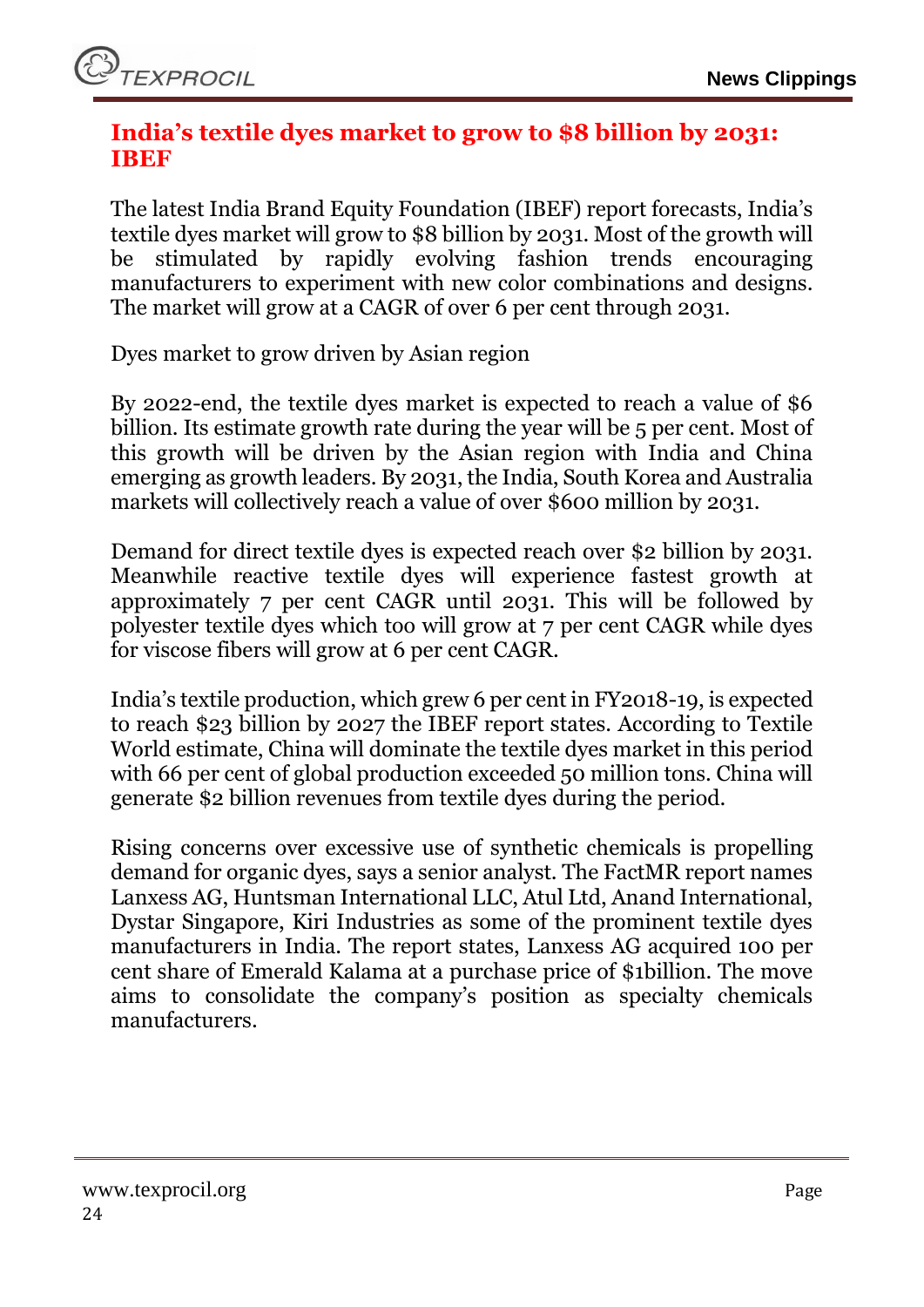In June 2019, Organic Dyes and Pigments LLC enhanced its capabilities by relocating two of its facilities. These included combining scattered offices in Rhode Island into one single facility, and combining their Concord NC and Union SC offices into one.

Source: fashionatingworld.com– June 21, 2022

**\*\*\*\*\*\*\*\*\*\*\*\*\*\*\*\*\***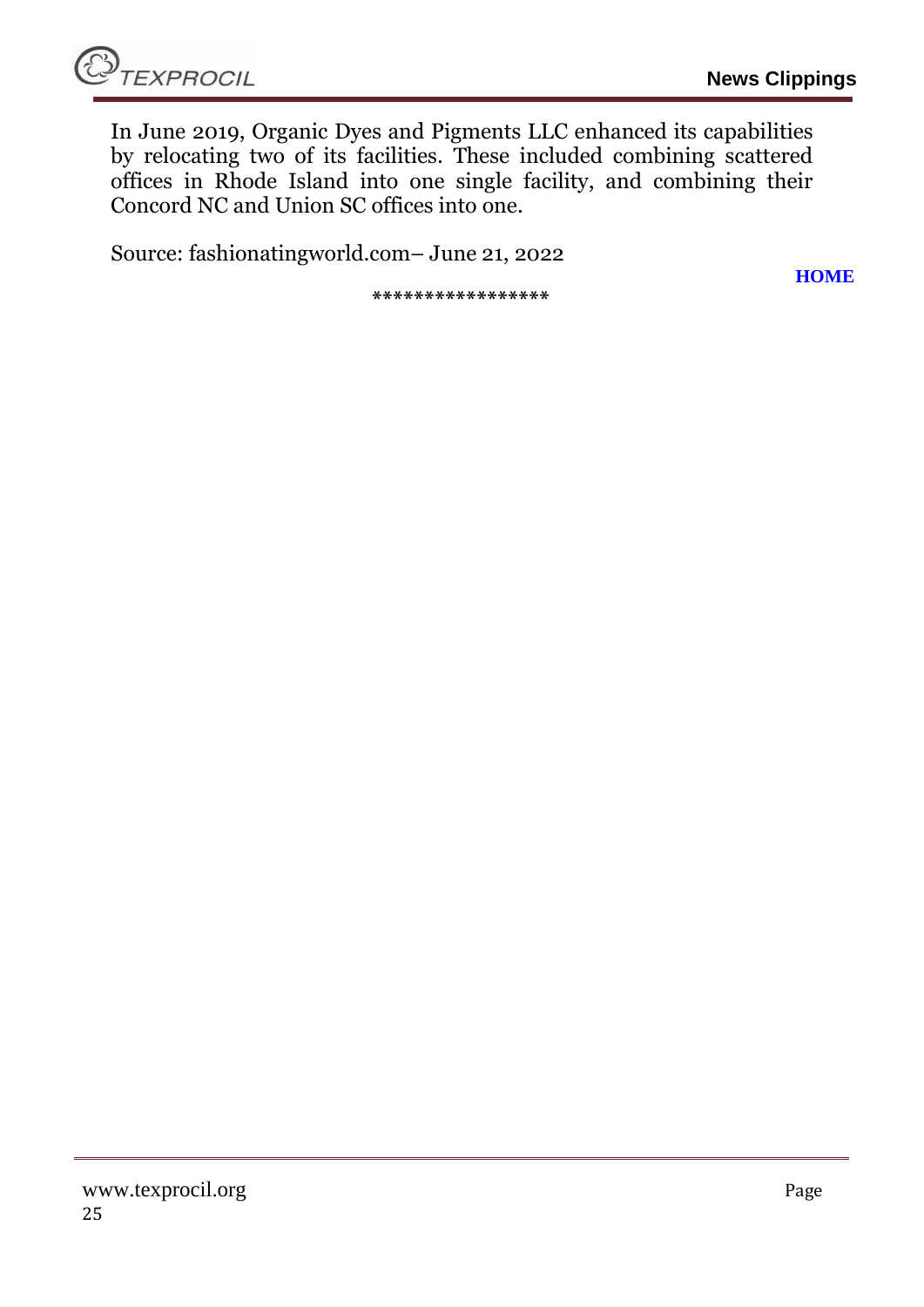### <span id="page-25-0"></span>**Agnipath scheme golden opportunity to engage personnel: Welspun chairman**

Welspun Chairman BK Goenka on Tuesday said the Centre's Agnipath scheme is a golden opportunity for the industry to engage highly skilled, disciplined and talented personnel, and the group has committed to offer jobs to those who have undergone four-year defence services under the programme.

Joining the chorus of other India Inc leaders -- including Mahindra Group chief Anand Mahindra and Tata Sons Chairman N Chandrasekaran, who on Monday had rallied behind the scheme -- Goenka said Agniveers will find suitable openings at different levels in Welspun, a group with interests in line pipes, home textiles, infrastructure and steel, among others. "Agnipath scheme is a golden opportunity for the industry to engage highly skilled, disciplined, and talented personnel in their organisations," he said in a statement.

With minor orientation on industrial machinery, Goenka said, "They will be able to deliver quality output. The Agniveers will find suitable openings at different levels in Welspun". The Agnipath scheme for the armed forces, announced on June 14, provides for the recruitment of youth between the age bracket of 17-and-half years to 21 only four years, with a provision to retain 25 per cent of them for 15 more years. The others would retire without gratuity and pension benefits. Later, the government extended the upper age limit to 23 years for recruitment in 2022.

[Protests](https://www.business-standard.com/topic/protests) have erupted in several states against the scheme.

Welspun said it is putting its "foot forward in the right direction with conviction by announcing that it will offer great career opportunities to our honourable Agniveers".

"The organisation has arrived at the decision in its endeavour to support the government's agenda of building a stronger tomorrow for the nation. Welspun believes in the capabilities attained by our forces due to the highly comprehensive training imparted to them too," the statement said.

Source: business-standard.com– June 21, 2022

**\*\*\*\*\*\*\*\*\*\*\*\*\*\*\*\*\***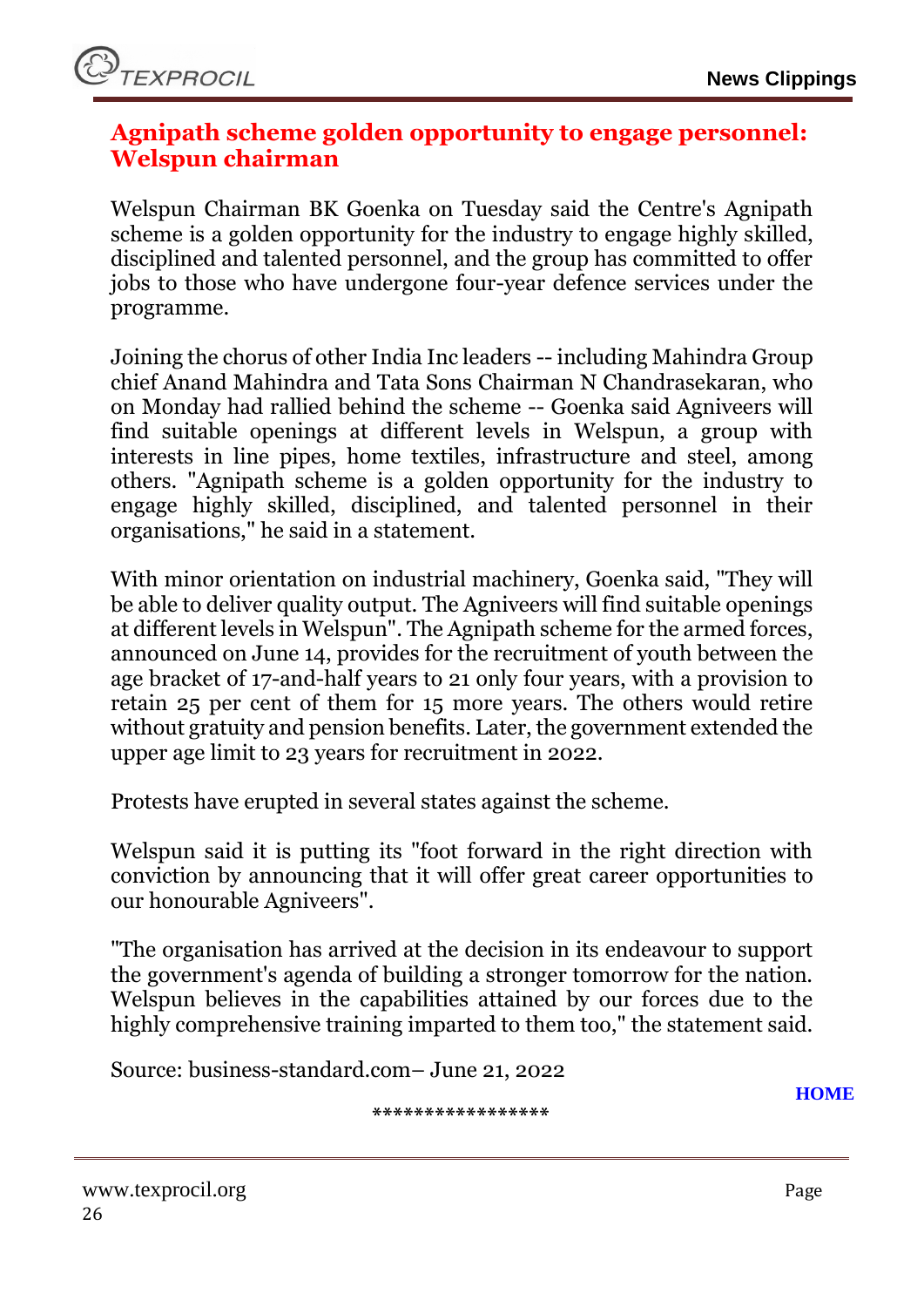# <span id="page-26-0"></span>**Govt may help MSMEs to reduce impact of plastic ban**

Amid fears over small traders being hit hard by the ban on single-use plastic starting 1 July, the Union government is considering measures to ensure the least possible impact on these businesses.

Earlier this month, the ministry of micro, small and medium enterprises (MSMEs) held a meeting with industry participants on their concerns and sought recommendations on the issue, following which inter-ministerial meetings have been held, people in the know of the developments said. The Union ministry of environment, forest and climate change will implement the ban and consultations have been underway along with MSME ministry and policy thinktank NITI Aayog over its implementation and steps to minimize the impact on industry.

MSMEs' main demand was a postponement of the ban in order to give them time to be prepared. But stakeholders have also suggested a staggered ban along with financial support for small businesses to adopt alternatives such as biodegradable products which are usually more expensive.

Industry representatives have suggested a number of measures including viability gap funding for new machinery and lowering of customs duty in case raw materials for alternatives need to be imported. A major concern of the industry is the non-availability of domestic alternatives and raw materials. According to India SME Forum, the raw material needed to make paper sticks which will replace plastic sticks is not available in India. Though Indian paper companies are now making paper for hollow straw pipes, they have not been able to develop the right kind of paper for solid rolled, small-diameter sticks for cotton ear buds.

The matter has been in development for more than a year and the industry is looking at a solution in the coming months, according to the forum. Vinod Kumar, president, India SME Forum said that at present, paper is being imported by a few MSMEs from Finland and Sweden to make sticks. But imported paper is expensive and increases product costs by 75%, which he said is not feasible.